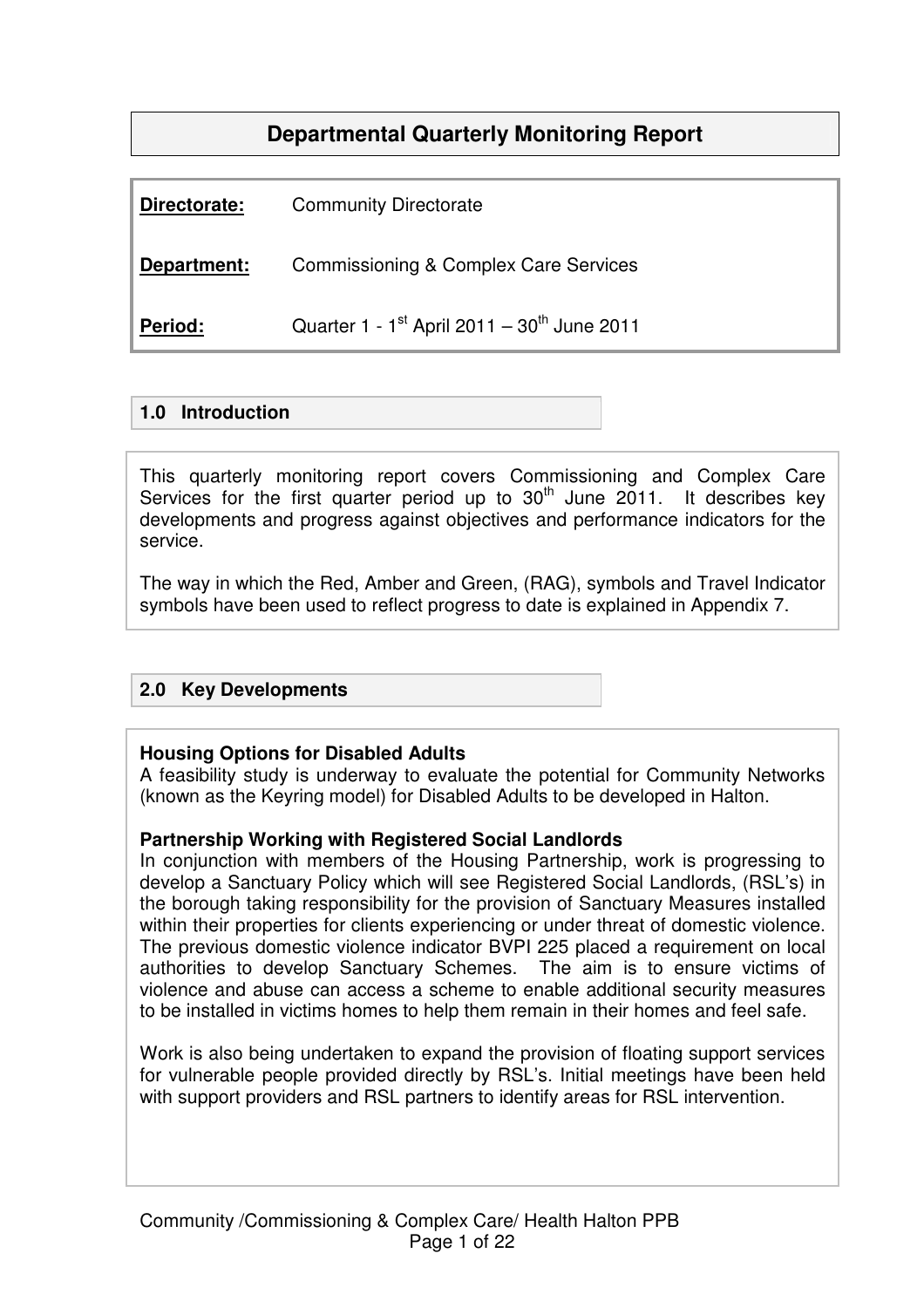# **Electronic Monitoring of Domiciliary Care**

The Quality Assurance Team has been working with colleagues in IT to develop a system for the Electronic Monitoring of Domiciliary Care. A technical specification has been drawn up to inform discussions with local providers regarding future requirements.

### **Drug Treatment Services**

A learning day was held between services from Ashley House and the Team Around The Family; the Integrated Working Support Team (IWST) . The objective of the day was to promote closer working relationships between the 2 services with the overall outcome of reducing parental impact of substance misuse through early intervention. An action plan has been developed that will be overseen by the project steering group.

The Drug & Alcohol Carers Group action plan has been agreed. The number of new carers being assessed continues to increase with over 100 individuals now known to drug and alcohol services. The weekly support group also continues to flourish.

The work around developing service user & carer involvement through the Patient Opinion website is to be submitted to the Health Service Journal Awards.

There is now an increased choice of recovery approaches for service users with the implementation of SMART recovery at Ashley House.

Job Centre Plus has delivered training to front line staff in Ashley House to help support the changes around benefits to people using drugs & alcohol.

### **Housing Solutions Service**

Additional funding secured through the Department of Communities and Local Government (CLG) allowed the service to progress the Joint Protocol with Children's services for young people and recruit an additional temporary Housing Solutions Officer. The designated Housing Solutions Youth Officer works across Housing Solutions, Children's Services and Probation, dealing specifically with young people threatened with homelessness. This has already had a positive impact on the level of service available to young people and has achieved good outcomes.

Halton and three other Merseyside authorities have entered into a formal agreement to work in partnership to develop and introduce an additional service for rough sleepers. The scheme will be led by Liverpool City Council and is initially funded for a two year period by CLG. It is proposed that the scheme will be introduced in October 2011.

The Homeless Strategy Action Plan is presently being reviewed and will be submitted to the Homeless Forum September 2011. The Forum partnership has established two sub groups that are actively involved in the progress and development of the Homeless Action Plan. Further recommendations include the development of a Strategic Partnership Group. It is proposed that the group will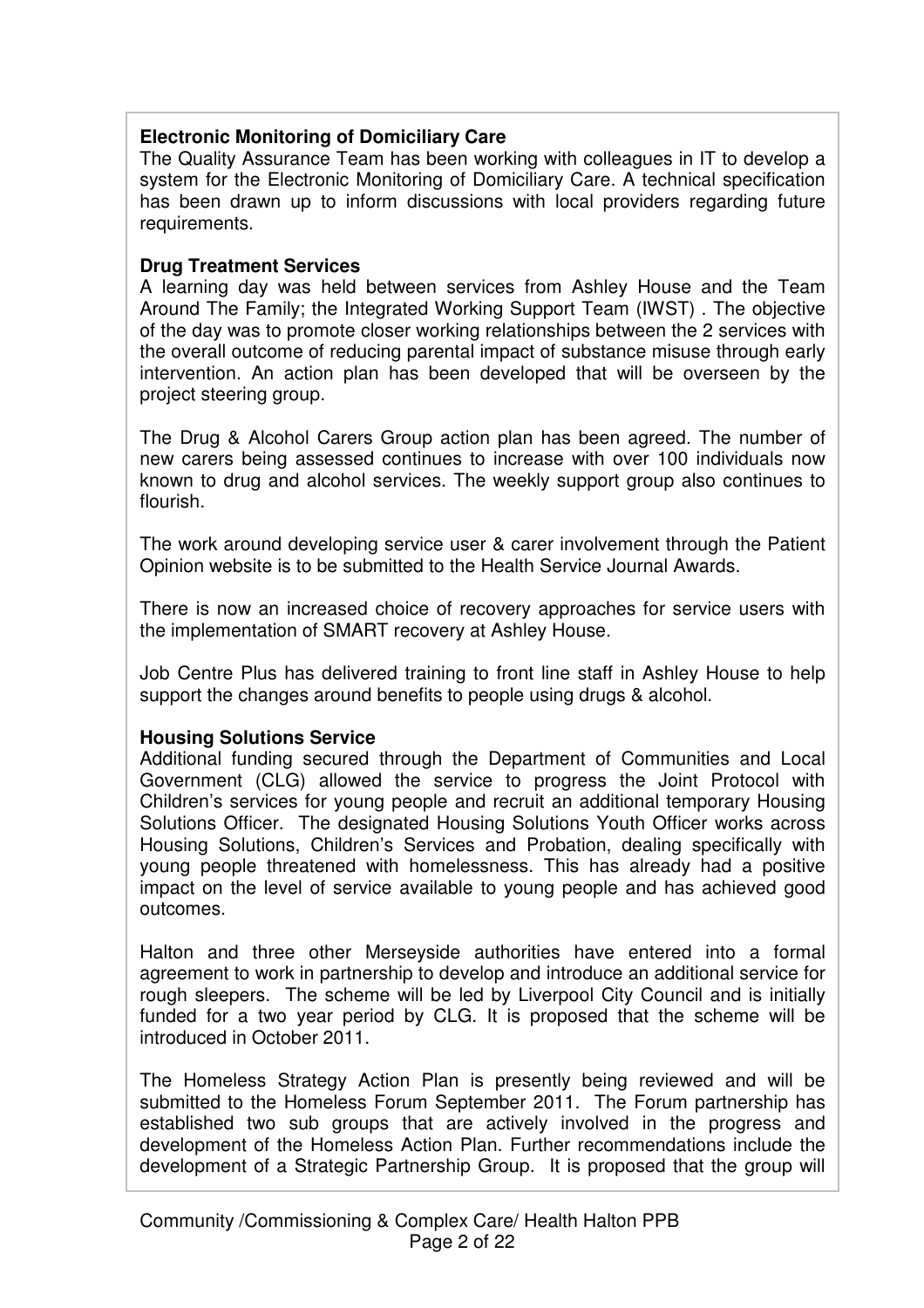identify key priorities and work to secure future funding to develop and retain the Homeless Services within the district.

### **The Carers Centre- Local Engagement**

The Carers Centre is fully engaged with the Local Implementation Teams (LIT) Sub-groups for Carers, the Carers Strategy Group, and the manager of the Carers Centre chairs the Carers Reference Group. They are also involved in influencing the development of services for Carers and in monitoring the performance of currently commissioned Carer services, through the evaluation fed back through the LITS and Strategy Group. The Carers Centre fully contributes to the Annual Carers Consultation, Carers Rights Day and Carers Week and is pro-active in raising the awareness of Carers issues and in responding to Carers feedback.

### **Mental Health Services**

### **Review of Acute Care Pathway**

For some time the 5BoroughsPartnership have been reviewing the delivery of their services for people with acute and chronic mental health conditions – this includes a range of community mental health teams, and their relationship to preventive and inpatient services. This Review is in the latter stages and should be reported in Quarter 2.

### **Older People's Mental Health Services**

Within Halton, work has continued across key partners to deliver components of the planned Assessment, Care and Treatment Services (ACTS) for adults with dementia. This is intended to ensure early diagnosis and to then put services, supports and treatments in place which will help people with dementia to remain at home for longer periods and with a better quality of life. The project to deliver the ACTS has recently been redesigned to incorporate a more community-focused approach, and the pathways into social care (which are currently very complex) are to be considered during Quarter 2.

### **Mental Capacity Act and Deprivation of Liberty Safeguards (DoLS)**

Although these linked pieces of legislation continue to be delivered effectively in Halton, it is apparent that there is more to do to ensure that this remains the case. A review of the operational processes will be taking place in the summer of 2011, and a new overarching policy is being developed to include key stakeholders. Work is taking place with the police to ensure that their systems incorporate Mental Capacity issues as required. An initial approach to improving the use and understanding of DoLS within care homes has been developed and has been successfully trialled in a local care home; it is planned that this should be rolled out further through 2011.

## **Autistic Spectrum Conditions (ASC)**

The local strategy continues to be implemented. As a part of this, a new post of Practice Manager has been developed and the successful candidate will be in post by August 2011. This post will be crucial in supporting the development of effective services for people with ASC.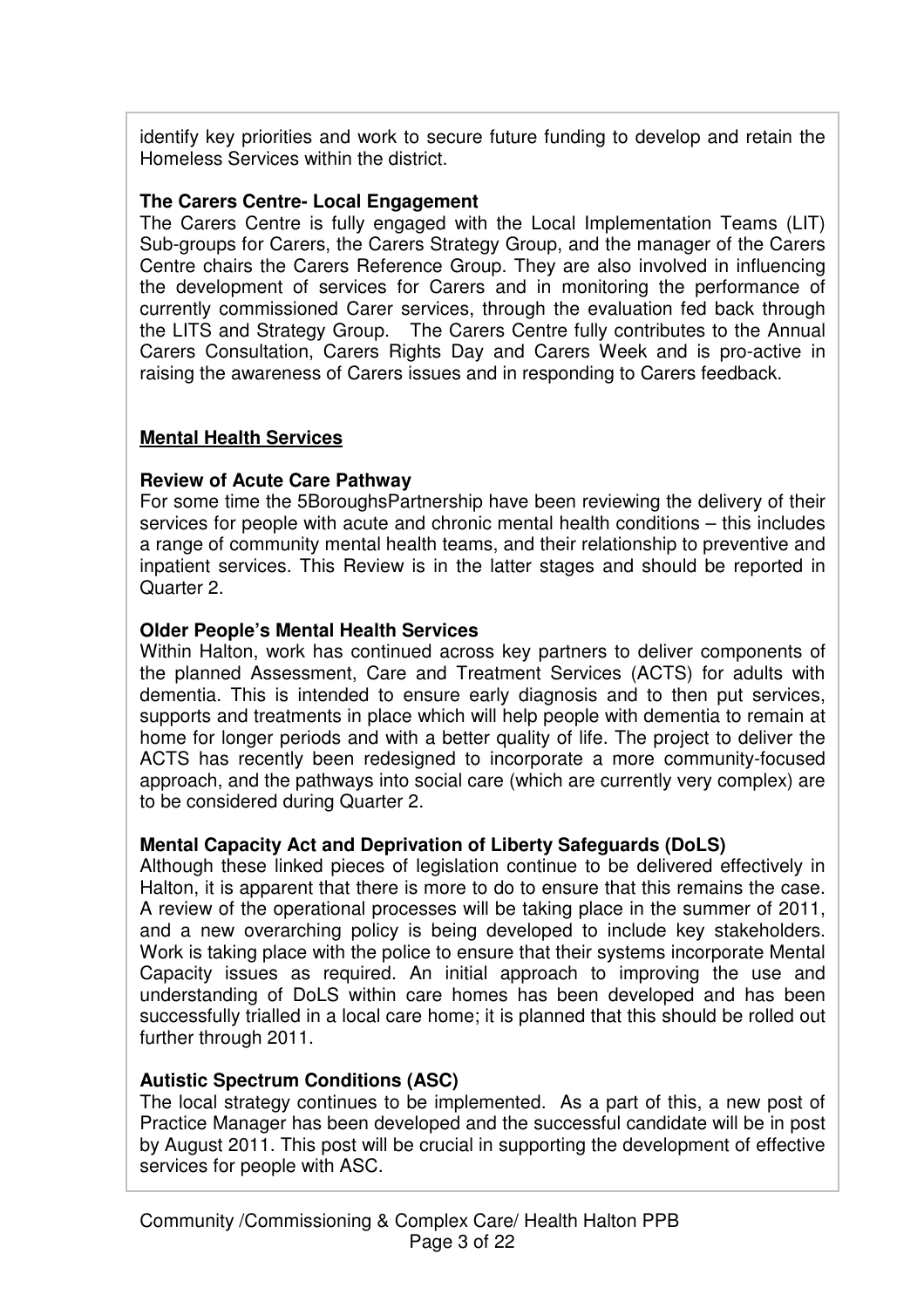### **3.0 Emerging Issues**

### **Commissioning.**

### **Partnership Commissioning.**

Work has commenced on reviewing existing partnership commissioning structures in line with Government proposals for the development of Health and Well Being Boards. It has emerged that there is significant cross over in the areas of work undertaken and the professionals attending the Physical & Sensory Disability Local Implementation Team (LIT) and the Older Peoples LIT. A paper is being drafted to consider the pros and cons of merging the two Boards.

### **Quality Assurance of Commissioned Services**

A Business Contingency Plan has been developed to manage issues arising at a local level out of the recent financial crisis experienced by the national care provider, Southern Cross. Assurances have been sought from Southern Cross and the Government that service users will encounter minimal disruption as a result of the organisation's financial difficulties.

Southern Cross manages three residential homes in Halton and the Quality Assurance Team is in regular contact with Southern Cross management for this region, regarding continuation of services within these homes. The Quality Assurance Team has received assurances that there are no issues with the homes that they operate in Halton and that it is very much business as usual. Southern Cross will be in a position to confirm their intentions regarding the future of specific homes across the region at the end of July 2011.

On a national and regional basis there have been a number of legal challenges in regard to the fee levels set by Local Authorities for the provision of residential care.

Halton received a letter indicating that providers may instigate challenge. However, since Council approved the new rate for residential care from April 2011/12, there has been no challenge submitted by local providers. Given the significant impact and media coverage of Southern Cross, it is anticipated the legal challenge of care will be an issue in 2012/13.

### **Drug Treatment Services**

The tender to re-commission Drug and Alcohol services continues to progress. There were 9 potential bidders at the Preliminary Quality Questionnaire stage, and the standard of submissions was overall very good. Deadline for Invitation to Tender submissions is the  $20<sup>th</sup>$  July. Presentations by short listed candidates will be in mid August. It is anticipated that the new service will commence in early January 2012.

The increasingly prevalent use of cannabis in the Borough has been raised as an issue by Cheshire Constabulary. A meeting in August to discuss the nature of these problems and possible responses is to be held together with colleagues from Children's Commissioning and Warrington Drug Action Team (DAT).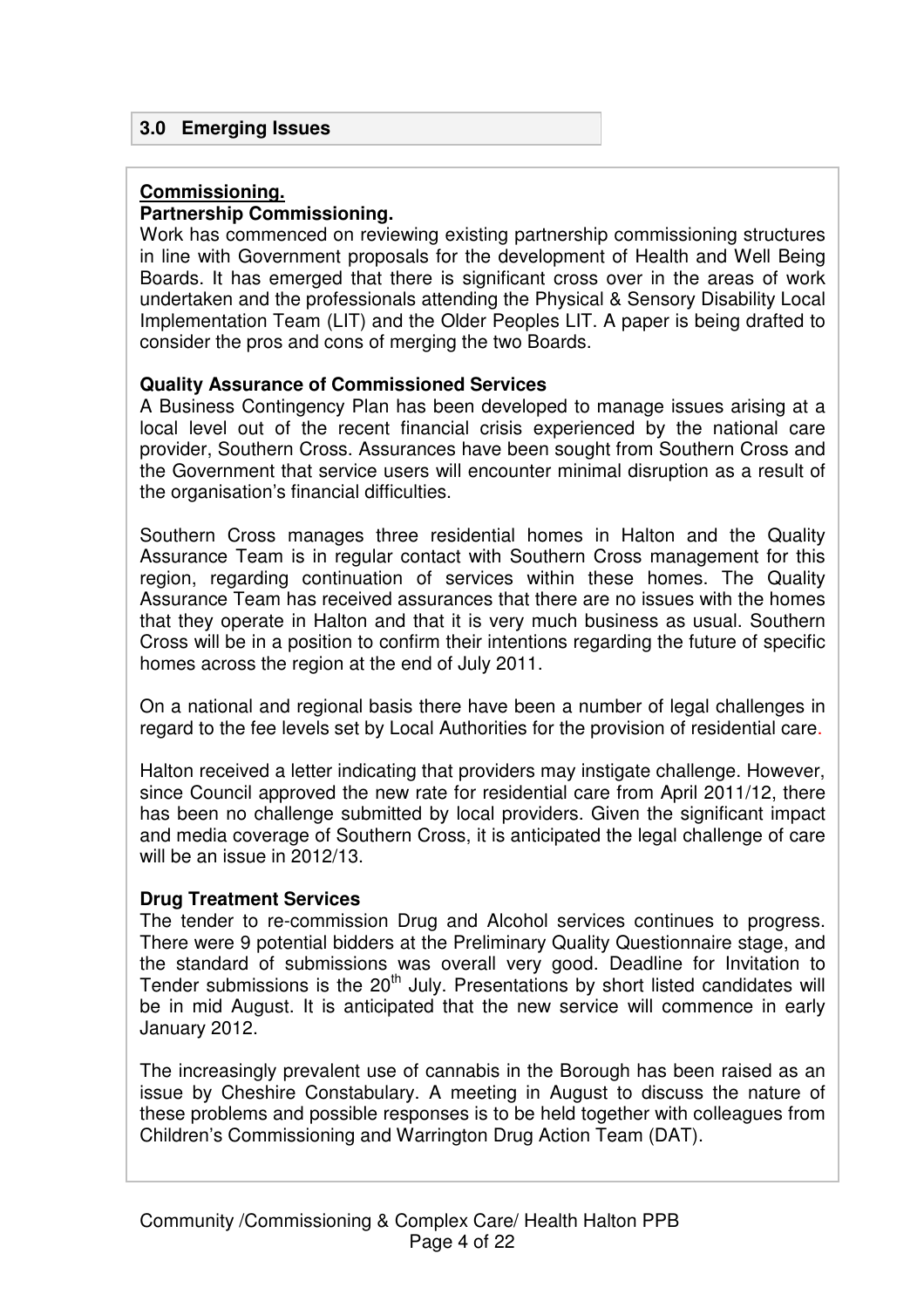### **Mental Health Services**

### **Older people's mental health services**

The 5BoroughsPartnership has recently completed a review of its service for people with dementia, and is proposing changes to service delivery which may have a considerable impact on local residents. A high level model has been developed but further detail has yet to be supplied; the proposals will go for consultation across the Trust area, and it will be important for Halton Council to be fully engaged in this, not least to ensure that any development are compatible with the parallel developments of the Assessment, Care and Treatment Services (ACTS). As with the Acute Care pathway, the directorate will undertake a review of the social work service for people with dementia to ensure that provision is fit for purpose.

### **Personalisation and the Care Programme Approach**

The delivery of self directed support in mental health cannot be done in isolation by social services staff alone  $-$  it has to be embraced by staff in the 5BoroughsPartnership. One of the key issues is to ensure that the Care Programme Approach – which is the approach to assessment and care management in mental health services – is fully compatible with personalisation. A project is being developed to attempt to integrate the two processes across the Trust.

### **Deprivation of Liberty Safeguards (DoLS)**

Case law continues to emerge which redefines the boundaries of the DoLS – this is being evaluated for its impact on Halton in Quarter 2. The rate of use of DoLS has increased sharply in the first Quarter of 2011: in both 2009/10 and 2010/11, there were 11 DoLS referrals in each year; already there have been 9 referrals in the first quarter of 2011/12. The impact of this on staff workloads needs to be understood.

### **Mental Health Act Assessments**

There has been a substantial increase in assessments for detention in hospital under the Mental Health Act 1983 – these assessments have almost doubled in the past two years. This is a pattern which has been repeated both across the country and nationally, so it is not solely a Halton issue. The reasons for this are not fully understood and are likely to be multi-faceted; however there has been a significant impact on staff workloads and this will need to be considered in the context of the directorate's review of its social care input into mental health services.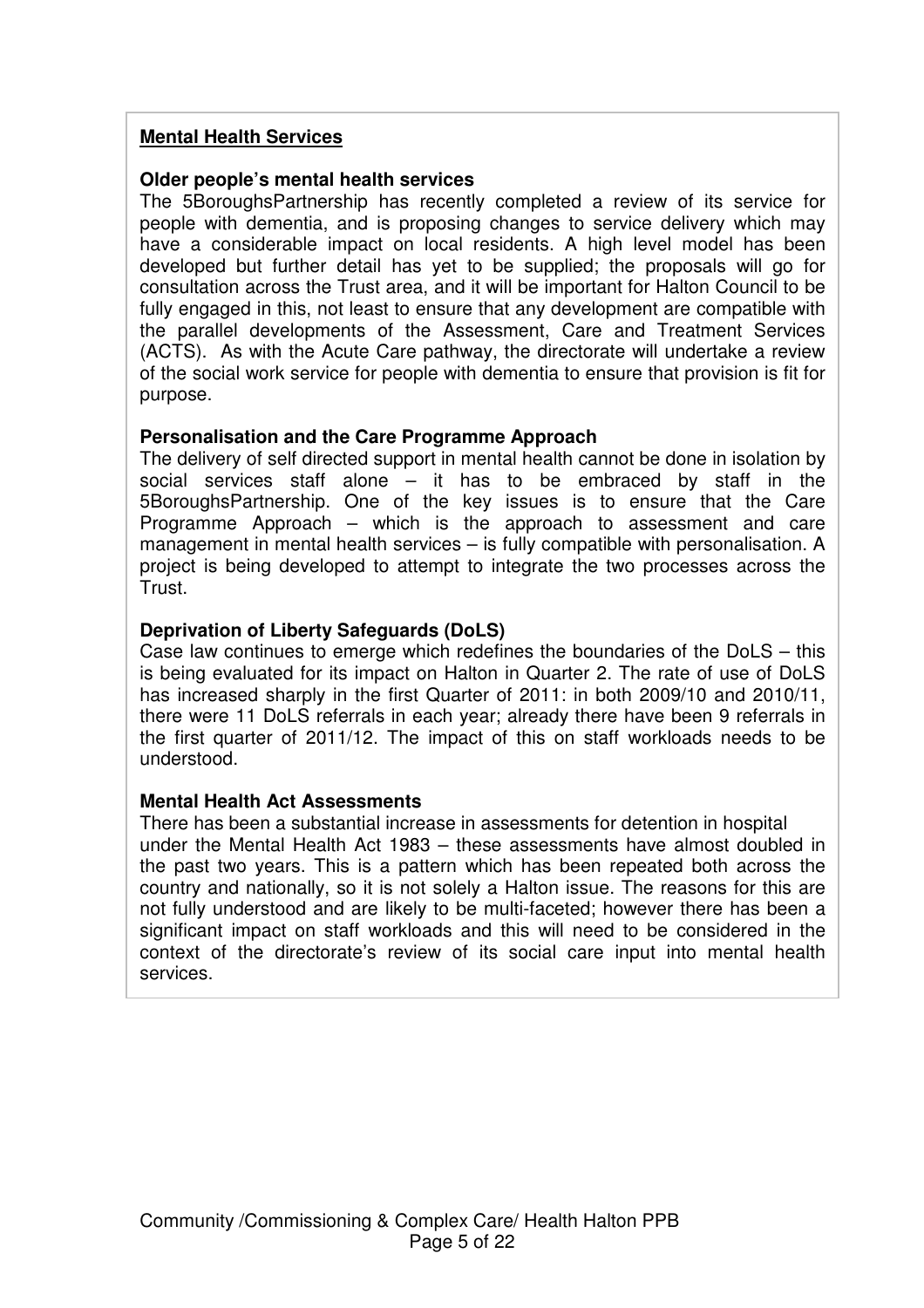### **4.0 Service Objectives/Milestones**

# **4.1 Progress Against 'Key' Objectives/Milestones**

| <b>Total</b> |  | × | <b>But</b> |  |
|--------------|--|---|------------|--|
|              |  |   |            |  |

Seven 'key' objectives and milestones are on or above target and detailed in Appendix 1.

A further 'key' indicator is uncertain at this time because the Affordable Housing Programme for 2011/15, due to be announced by the Government in August 2011, will impact upon it and mean that there is little scope to influence plans until 2016. However, it will still be possible to continue to negotiate with housing providers and put in annual bids for further extra care housing tenancies.

# **4.2 Progress Against 'Other' Objectives/Milestones**

| ⊺otal |  |  |  |  |  | <b>ALCOHOL</b> |  |  |
|-------|--|--|--|--|--|----------------|--|--|
|-------|--|--|--|--|--|----------------|--|--|

All other objectives/milestones for the Department are on track to be achieved and are therefore not being reported by exception at this time.

### **5.0 Performance Indicators**

## **5.1 Progress Against 'Key' Performance Indicators**



Four of the five reportable 'key' indicators are on or above target. One indicator which relates to adults with mental health problems helped to live at home is uncertain whether the target will be achieved. Further information is available in Appendix 2.

There are two other 'key' indicators that are not being reported at this time which relate to clients with dementia. These are new indicators for which a baseline has been set; reporting on progress will not be available until quarter 2.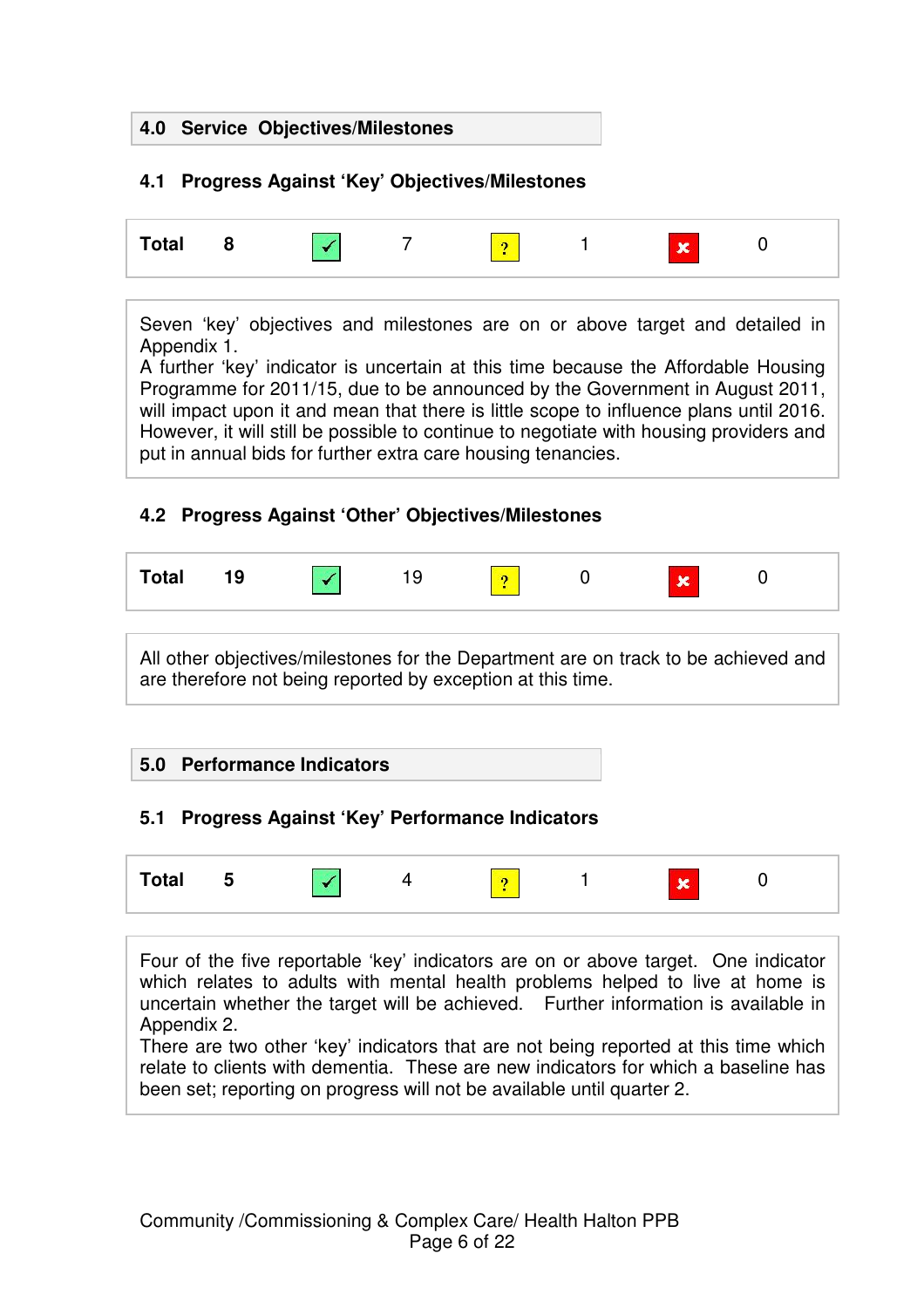# **5.2 Progress Against 'Other' Performance Indicators**



Three 'other' indicators are on or above target and are not being reported by exception at this time.

There are two indicators which are uncertain to reach their targets at this time; (CCC 21) relating to "adults with mental health problems helped into voluntary work", this is marginally below last year's performance. The second (CCC 31) relates to "prolific and priority offenders" this is more difficult to assess due to the reasons described in Appendix 3.

Two indicators will not achieve their target this year both relate to "adults with physical disabilities" and "adults with learning disabilities" helped to live at home. Currently, the performance of both of these is down on last year but measures are being put in place to redress this.

There are 21 'other' performance indicators which cannot be reported at this time, mostly because information is still outstanding from partner agencies that have a different reporting timescale. This information will become available later in the year.

Details of all these indicators can be found in Appendix 3.

## **6.0 Risk Control Measures**

During the Development of the 2011-12 Service activity, the service was required to undertake a risk assessment of all Key Service objectives.

Where a Key service objective has been assessed and found to have an associated 'High' risk, progress against the application of this risk treatment measures will be reported in quarters 2 and 4.

## **7.0 Progress Against High Priority Equality Actions**

As a result of undertaking a departmental Equality Impact Assessment no high priority actions were identified for the service for the period 2011 – 2012.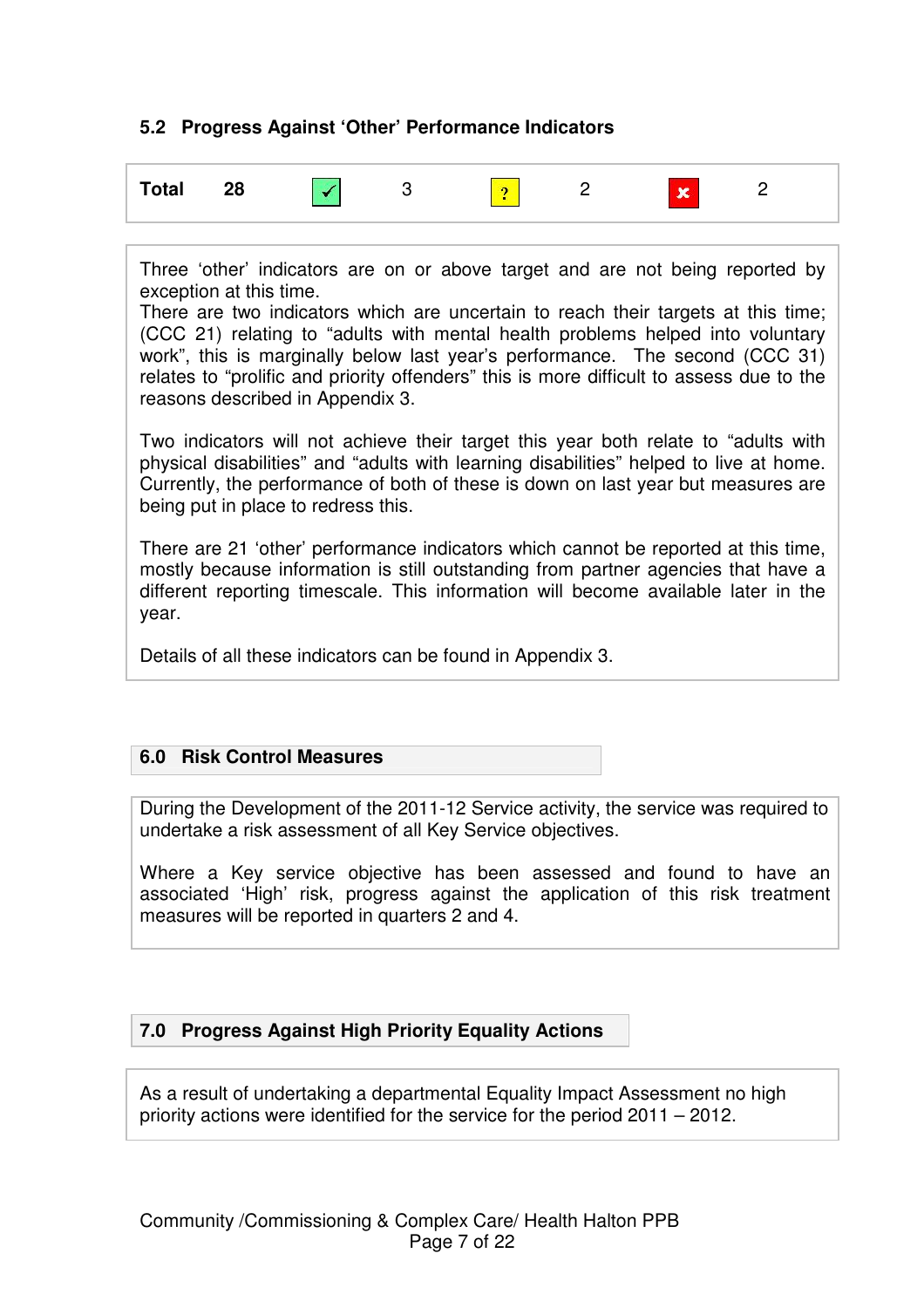# **8.0 Data Quality Statement**

The author provides assurance that the information contained within this report is accurate and valid and that every effort has been made to avoid the omission of data. Where data has been estimated, has been sourced directly from partner or other agencies, or where there are any concerns regarding the limitations of its use this has been clearly annotated.

### **9.0 Appendices**

Appendix 1 Progress Against 'Key' Objectives/Milestones Appendix 2 Progress Against 'Key' Performance Indicators Appendix 3 Progress Against 'Other' Performance Indicators Appendix 4 Financial Statement Appendix 5 Explanation of Use of Symbols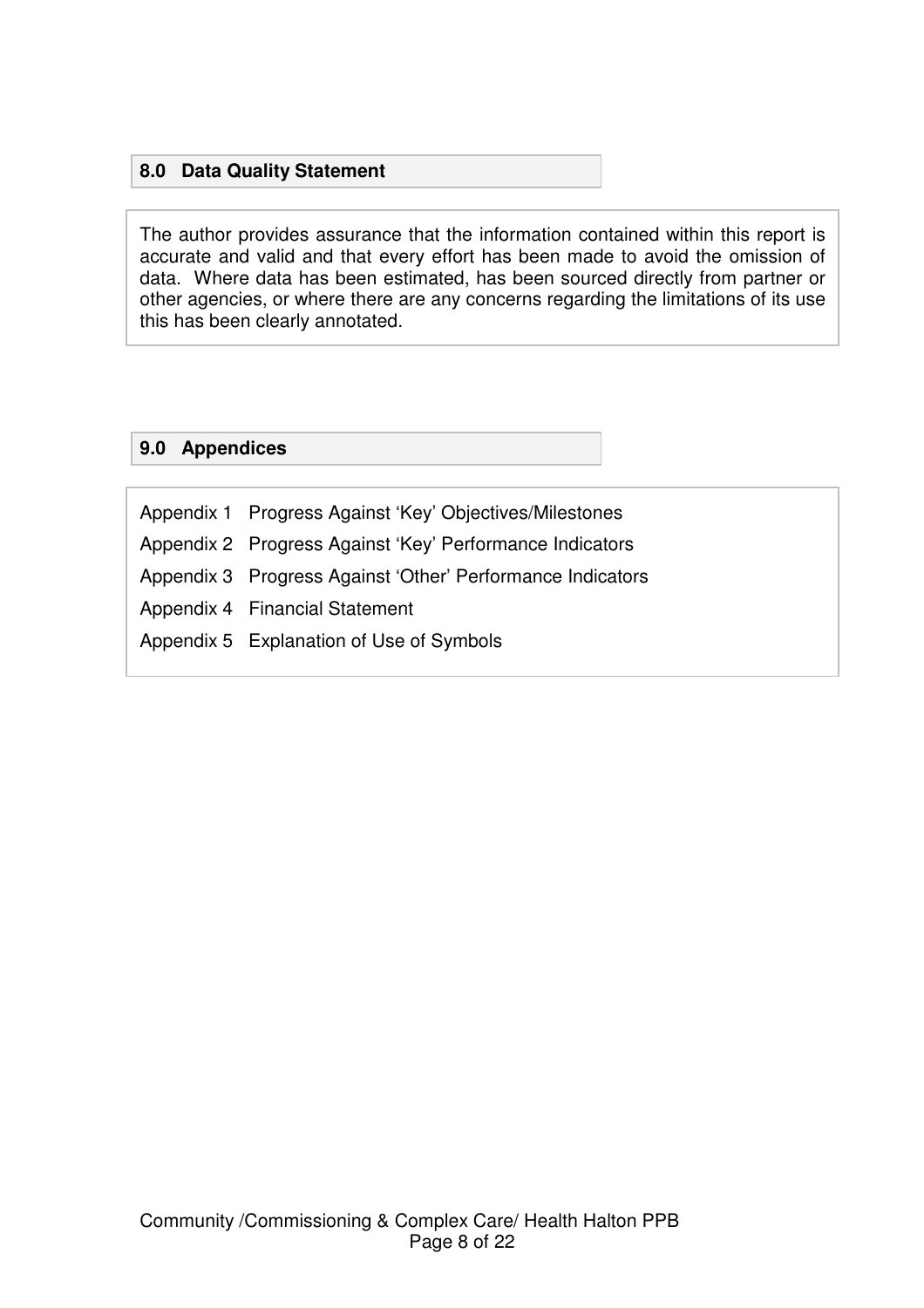| Ref              | <b>Objective</b>                                                                                                                                                                                                      |
|------------------|-----------------------------------------------------------------------------------------------------------------------------------------------------------------------------------------------------------------------|
| CCC <sub>1</sub> | Working in partnership with statutory and non statutory organisations, evaluate, plan, commission and redesign<br>services to ensure that they meet the needs and improve outcomes for people with Complex Care needs |

| <b>Milestones</b>                                                                                                                                                                       | <b>Progress</b><br>Q1 | <b>Supporting Commentary</b>                                                                                                                                                                                                                           |
|-----------------------------------------------------------------------------------------------------------------------------------------------------------------------------------------|-----------------------|--------------------------------------------------------------------------------------------------------------------------------------------------------------------------------------------------------------------------------------------------------|
| Implement the Local Dementia Strategy, to ensure<br>effective services are in place. Mar 2012. (AOF6 &                                                                                  | $\blacktriangledown$  | Pathway mapping now complete, next stage development of the<br>service specification for the role of Dementia Care Advisors is<br>now underway. This process is likely to be completed by Oct<br>2011, with the new post due to begin in January 2012. |
| Work with Halton Carers Centre to develop<br>appropriate funding arrangements past September<br>2011, to ensure that Carers needs within Halton<br>continue to be met. Jun 2011 (AOF 7) | $\checkmark$          | A number of funding opportunities are currently being explored<br>and the Carers Centre has produced a business plan 2009 -<br>2013 which includes an exit strategy beyond September 2011.<br>The Council has agreed funding until March 2012.         |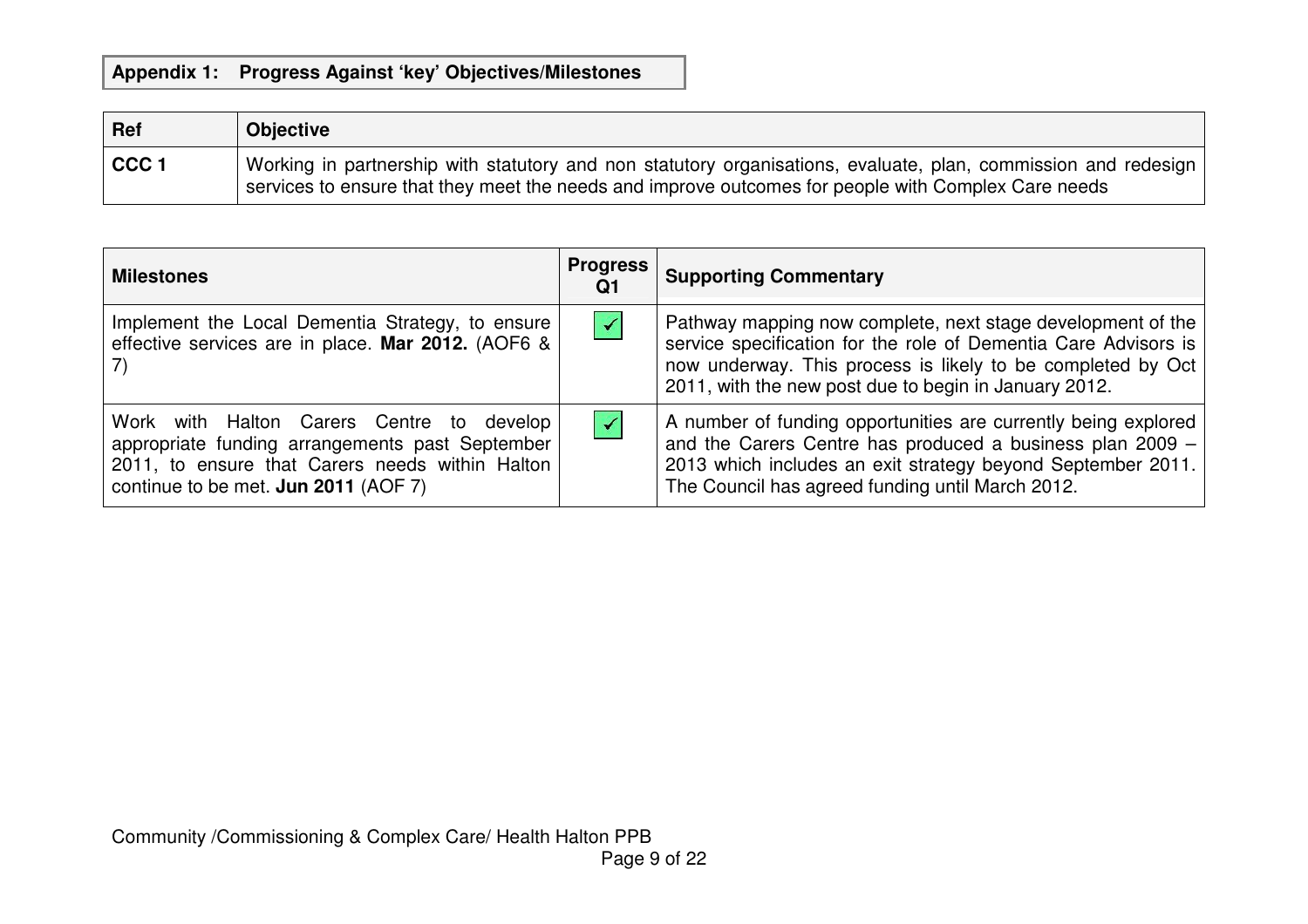| <b>Ref</b>       | <b>Objective</b>                                                                                                                                                                                                      |
|------------------|-----------------------------------------------------------------------------------------------------------------------------------------------------------------------------------------------------------------------|
| CCC <sub>1</sub> | Working in partnership with statutory and non statutory organisations, evaluate, plan, commission and redesign<br>services to ensure that they meet the needs and improve outcomes for people with Complex Care needs |

| <b>Milestones</b>                                                                                     | Q1                   | <b>Progress   Supporting Commentary</b>                                                                                                                                                                                                                                                                                                                                                                                                                                                                                                                                                                                                                                                                                                                                                                                                                                                                                                                                 |
|-------------------------------------------------------------------------------------------------------|----------------------|-------------------------------------------------------------------------------------------------------------------------------------------------------------------------------------------------------------------------------------------------------------------------------------------------------------------------------------------------------------------------------------------------------------------------------------------------------------------------------------------------------------------------------------------------------------------------------------------------------------------------------------------------------------------------------------------------------------------------------------------------------------------------------------------------------------------------------------------------------------------------------------------------------------------------------------------------------------------------|
| Introduce specialist support provision for victims of a<br>serious sexual offence Mar 2012 (AOF6 & 7) | $\blacktriangledown$ | At present, the Safe Place Project has been to set up a Sexual<br>Assault Referral Centre (SARC) for Cheshire, Halton and<br>Warrington. SARCs are a national initiative and care for people<br>who have suffered rape or serious sexual assault. They<br>therefore have close links with domestic violence. The aftercare<br>service is funded 50% by the local authorities and went live on 1<br>October 2010 covering Cheshire, Halton and Warrington. The<br>aftercare service is provided by the Rape and Sexual Abuse<br>Support Centre (RASASC). The crisis service went live on 1<br>April 2011 and is located at St Mary's hospital in Manchester<br>and provided by Central Manchester University Hospitals NHS<br><b>Foundation Trust.</b><br>The RASASC service is available to those aged 13+. This<br>provision is available due to greater capacity of a larger team<br>and will be able to offer family continuity and a more<br>comprehensive service. |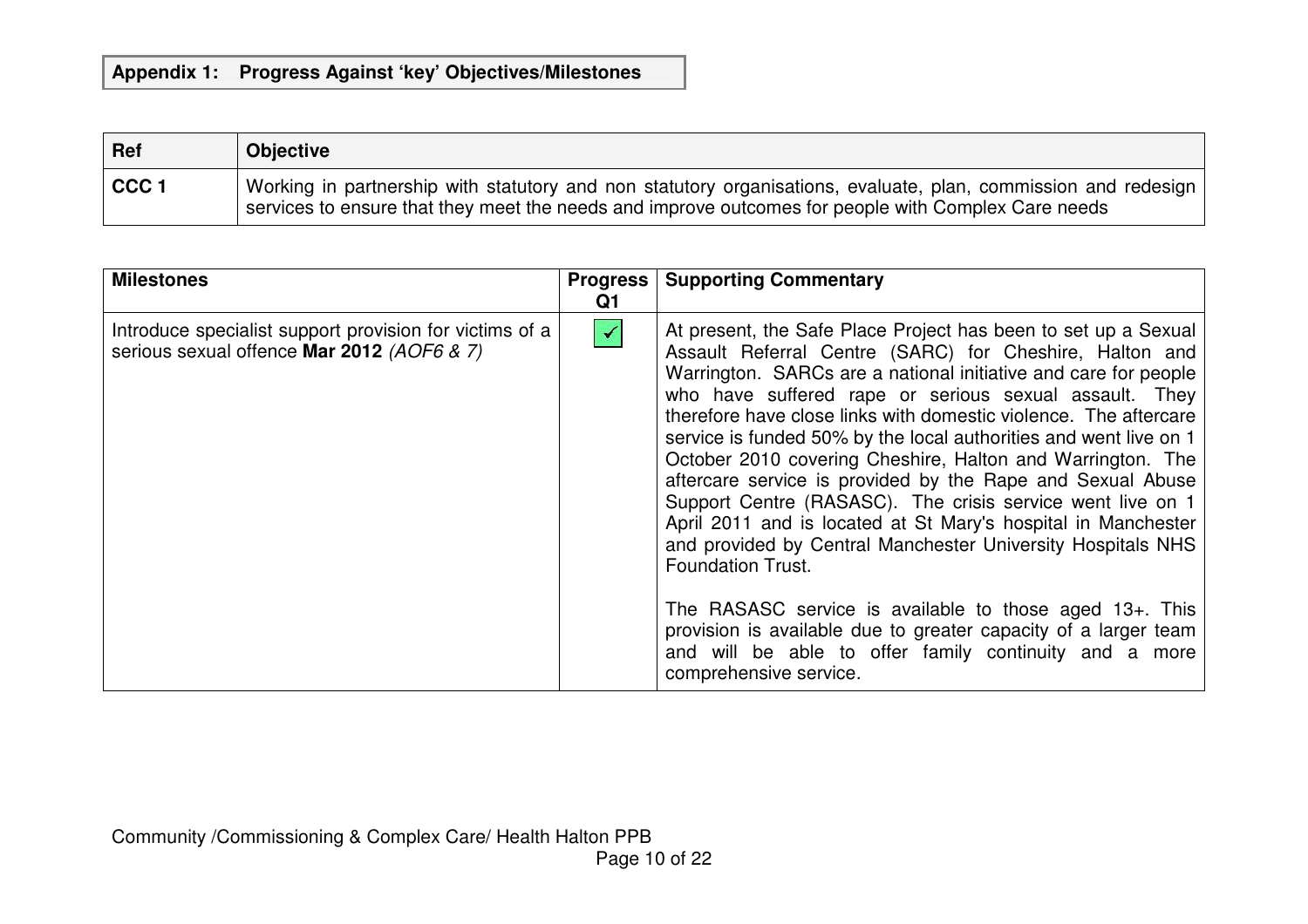| Ref       | <b>Objective</b>                                                                                                                                                                                                      |
|-----------|-----------------------------------------------------------------------------------------------------------------------------------------------------------------------------------------------------------------------|
| $ $ CCC 2 | Effectively consult and engage with people who have Complex Care needs to evaluate service delivery, highlight<br>any areas for improvement and contribute towards the effective re-design of services where required |

| <b>Milestones</b>                                                                                                                                                                                        | <b>Progress</b><br>Q 1 | <b>Supporting Commentary</b>                                                                                                                                                                                                                                                                                                                                                                                                                                                                                                                                           |
|----------------------------------------------------------------------------------------------------------------------------------------------------------------------------------------------------------|------------------------|------------------------------------------------------------------------------------------------------------------------------------------------------------------------------------------------------------------------------------------------------------------------------------------------------------------------------------------------------------------------------------------------------------------------------------------------------------------------------------------------------------------------------------------------------------------------|
| Continue to survey and quality test service user and<br>carers' experience of services to evaluate service<br>delivery to ensure that they are receiving the<br>appropriate outcomes. Mar 2012. (AOF 32) | $\blacktriangledown$   | A list of consultations is publically available via the Halton<br>Borough Council website 'Consultation Finder'. The department<br>continues to engage with service users and carers to ensure<br>outcomes are being met and service improvement is identified.<br>Statutory (Adult Social Care Survey) as well as local<br>consultations (e.g. Carers consultation events, service redesign<br>consultations) take place on a regular basis to ensure both<br>service users and carers are able to express their opinions<br>about the services they receive locally. |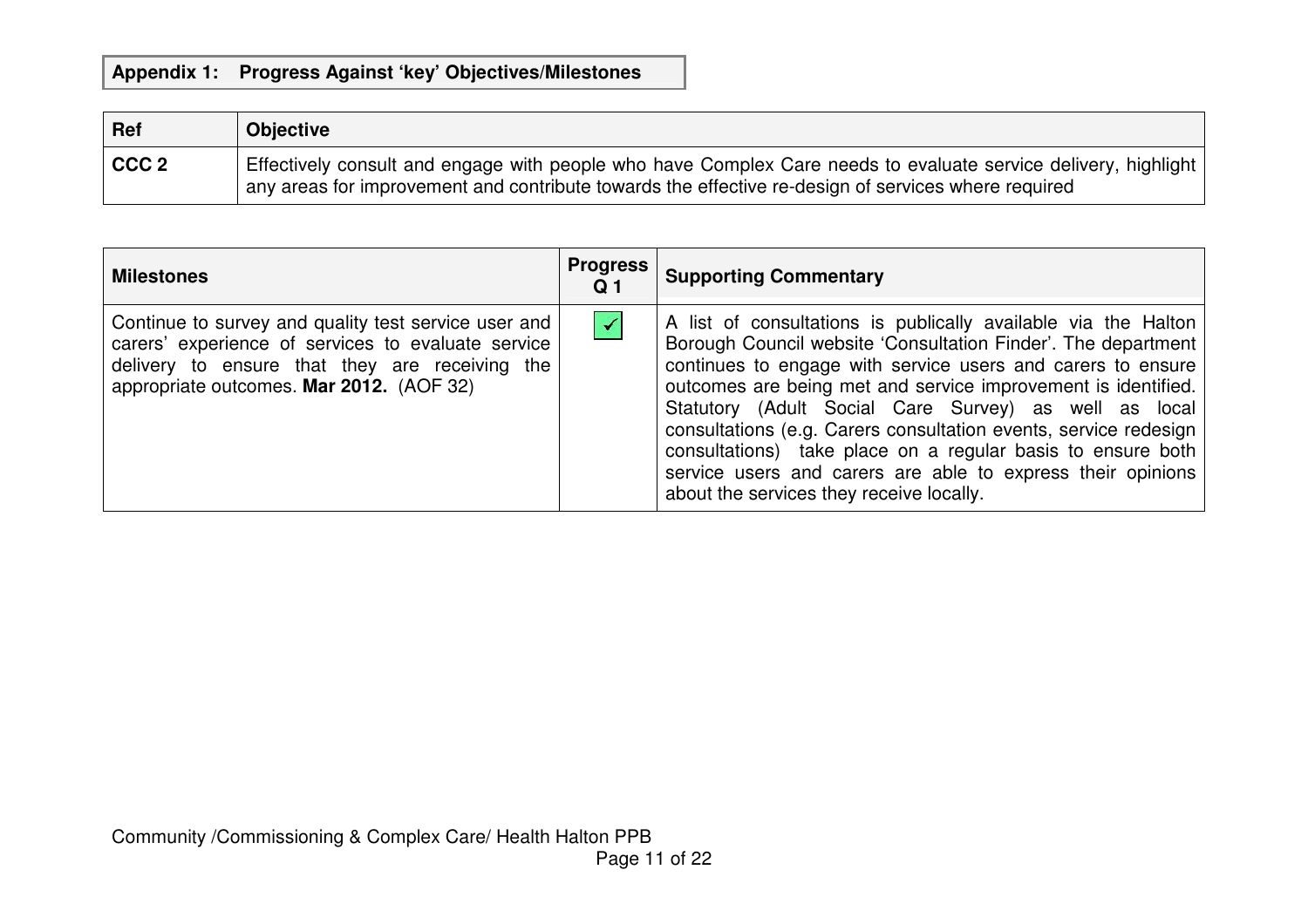| Ref              | <b>Objective</b>                                                                                                                                                                                                      |
|------------------|-----------------------------------------------------------------------------------------------------------------------------------------------------------------------------------------------------------------------|
| CCC <sub>2</sub> | Effectively consult and engage with people who have Complex Care needs to evaluate service delivery, highlight<br>any areas for improvement and contribute towards the effective re-design of services where required |

| <b>Milestones</b>                                                                                                                  | <b>Progress</b><br>Q1 | <b>Supporting Commentary</b>                                                                                                                                                                                                                                                                                                                                                                                                                                                                                                                                                                                                                                                                                                                                                                                                                                                                                                                                                                                                                               |
|------------------------------------------------------------------------------------------------------------------------------------|-----------------------|------------------------------------------------------------------------------------------------------------------------------------------------------------------------------------------------------------------------------------------------------------------------------------------------------------------------------------------------------------------------------------------------------------------------------------------------------------------------------------------------------------------------------------------------------------------------------------------------------------------------------------------------------------------------------------------------------------------------------------------------------------------------------------------------------------------------------------------------------------------------------------------------------------------------------------------------------------------------------------------------------------------------------------------------------------|
| Ensure Healthwatch is established and consider<br>working in partnership with other Councils to deliver<br>this. Mar 2012 (AOF 32) | $\blacktriangledown$  | The Local Involvement Network (LINk) have established a<br>Transition Sub Group to look at the move towards HealthWatch<br>and a HBC HealthWatch Project Group is in the process of<br>being established, which will work with the LINK Transition Sub<br>Group. The LINK Transition Sub Group, with support from HBC<br>Policy Officer, has devised an evaluation tool to assess the<br>effectiveness of the LINk and form the basis of a transitional<br>plan. It is expected that this process will be completed in<br>Autumn 2011. However, as a result of the 'Listening Exercise',<br>HealthWatch will not be established until October 2012.<br>Halton BC have to ensure a continuation of LINK service until<br>HealthWatch is established and is in the process of agreeing a<br>contract extension until March 2012 with approval required for a<br>further extension until October 2012. Decisions about how<br>Halton establish a HealthWatch and possible working with other<br>Councils will be considered by the HealthWatch Project Group. |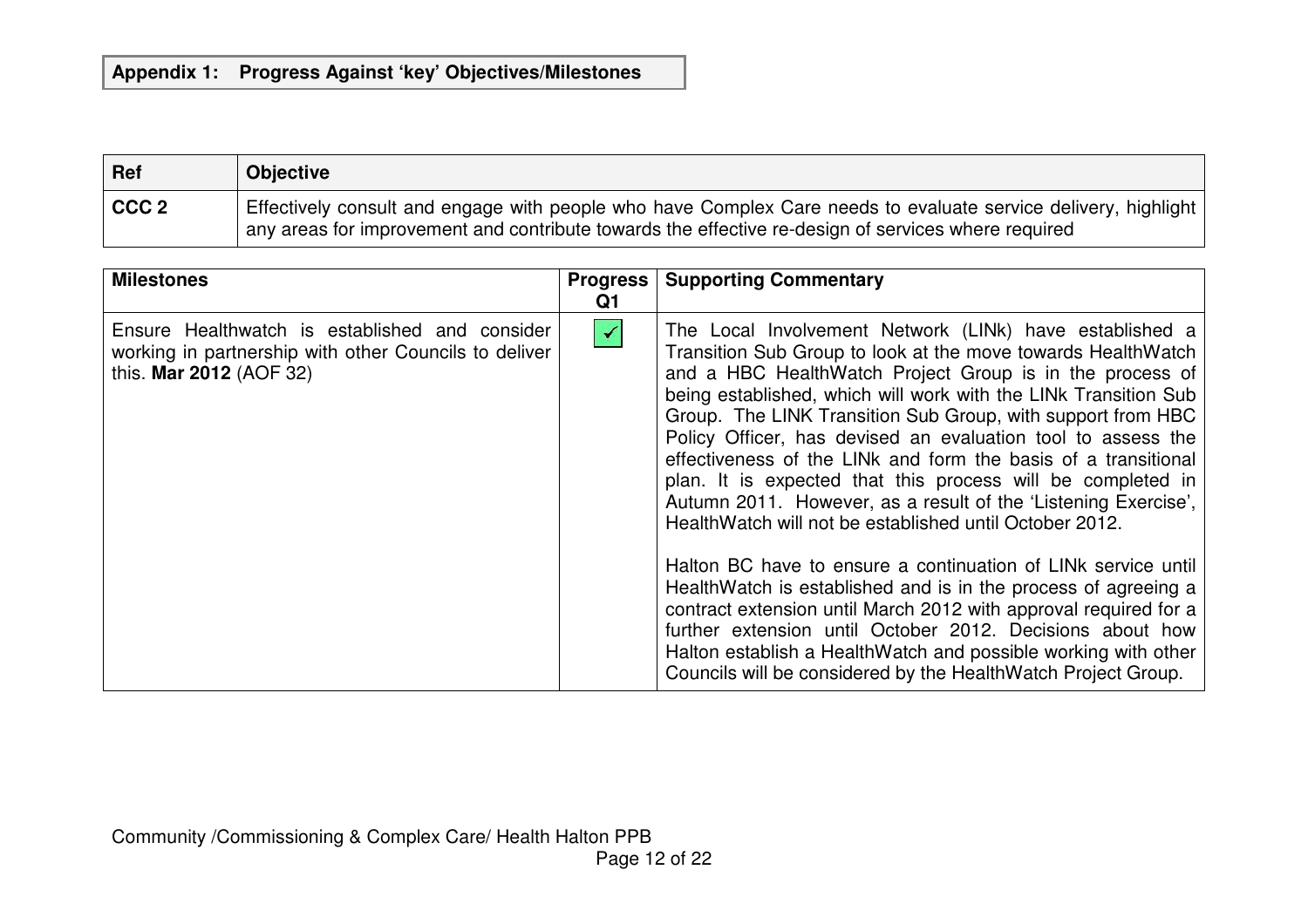| Ref              | <b>Objective</b>                                                                                                                                                                                                      |
|------------------|-----------------------------------------------------------------------------------------------------------------------------------------------------------------------------------------------------------------------|
| CCC <sub>2</sub> | Effectively consult and engage with people who have Complex Care needs to evaluate service delivery, highlight<br>any areas for improvement and contribute towards the effective re-design of services where required |

| <b>Milestones</b>                                                                                                                                                                                                                                      | <b>Progress</b><br>Q1 | <b>Supporting Commentary</b>                                                                                                                                                                                                                                                                                                                                                                                                                                                                                                                                 |
|--------------------------------------------------------------------------------------------------------------------------------------------------------------------------------------------------------------------------------------------------------|-----------------------|--------------------------------------------------------------------------------------------------------------------------------------------------------------------------------------------------------------------------------------------------------------------------------------------------------------------------------------------------------------------------------------------------------------------------------------------------------------------------------------------------------------------------------------------------------------|
| Continue to negotiate with housing providers and<br>partners in relation to the provision of further extra<br>care housing tenancies, to ensure requirements are<br>met (including the submission of appropriate funding<br>bids). Mar 2012 (AOF6 & 7) | $\overline{?}$        | When the Affordable Housing programme for 2011/15 is<br>announced in August, there will only be limited scope to<br>influence plans within that programme until 2016, which will be<br>further restricted by the Council's ability to revenue fund future<br>developments through the Supporting People Programme.<br>Whilst it will not be possible to meet all identified needs by<br>March 2012 we will still continue to explore options with housing<br>providers to develop extra care housing provision within existing<br>supported housing schemes. |
| Update the JSNA summary of findings, following<br>community consultation, to ensure it continues to<br>effectively highlight the health and wellbeing needs<br>of people of Halton. Mar 2012 (AOF 6)                                                   | $\blacktriangledown$  | The JSNA Executive Summary and chapters are now available<br>from the HBC and PCT websites (July 2011). The Executive<br>Summary asks for comments to be made to the Policy Officer<br>(Health), who will use these to ensure the JSNA continues to<br>reflect the health and well-being needs of the people of Halton.                                                                                                                                                                                                                                      |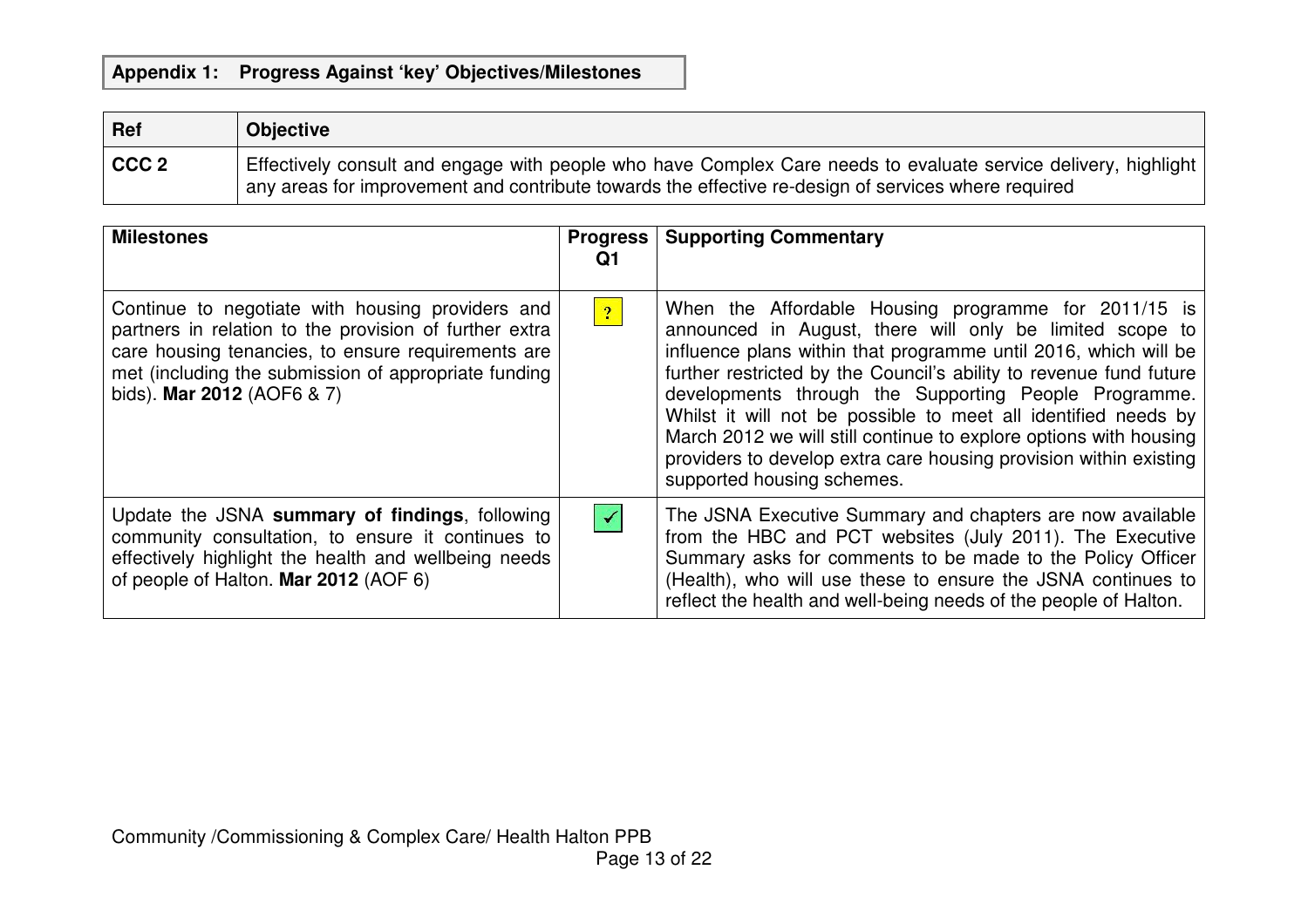| Ref              | <b>Objective</b>                                                                                                                                                                                     |
|------------------|------------------------------------------------------------------------------------------------------------------------------------------------------------------------------------------------------|
| CCC <sub>3</sub> | Ensure that there are effective business processes and services in place to enable the Directorate to manage,<br>procure and deliver high quality, value for money services that meet people's needs |

| <b>Milestones</b>                                                                                                                                                                                                                                                                   | <b>Progress</b><br>Q1 | <b>Supporting Commentary</b>                                                                                          |
|-------------------------------------------------------------------------------------------------------------------------------------------------------------------------------------------------------------------------------------------------------------------------------------|-----------------------|-----------------------------------------------------------------------------------------------------------------------|
| Consider<br>our PCT<br>with<br>the<br>partners<br>recommendations and implications of the review of<br>Halton's section 75 agreement in light of the<br>publication of the Government White Paper 'Equity  <br>and Excellence: Liberating the NHS'. Mar 2012.<br>(AOF 33,34 and 35) | $\checkmark$          | The Council continues to review the arrangements in light of<br>recent 'Listening Exercise' undertaken by Government. |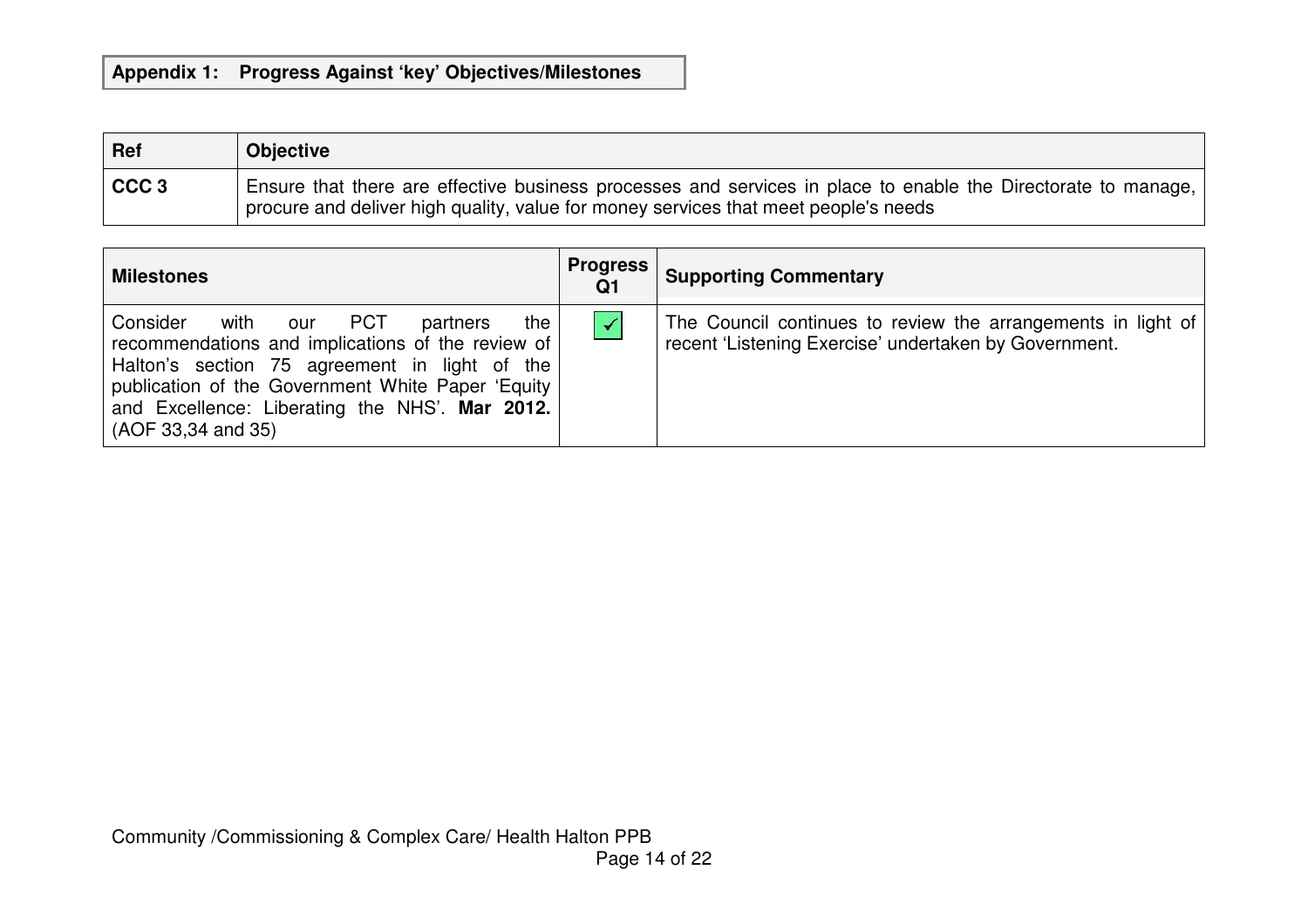# **Appendix 2: Progress Against 'Key' Performance Indicators**

| <b>Ref</b> | <b>Description</b> | Actual<br>2010/11 | Target<br>2011/12 | <b>Quarter 1</b> | Current<br><b>Progress</b> | <b>Direction</b><br>of Travel | <b>Supporting Commentary</b> |
|------------|--------------------|-------------------|-------------------|------------------|----------------------------|-------------------------------|------------------------------|
|------------|--------------------|-------------------|-------------------|------------------|----------------------------|-------------------------------|------------------------------|

| <b>Service Delivery</b> |                                                                                                                                                                                       |      |      |      |                |     |                                                                                                                                                                                                                                                                                                                                                                                                                                                            |
|-------------------------|---------------------------------------------------------------------------------------------------------------------------------------------------------------------------------------|------|------|------|----------------|-----|------------------------------------------------------------------------------------------------------------------------------------------------------------------------------------------------------------------------------------------------------------------------------------------------------------------------------------------------------------------------------------------------------------------------------------------------------------|
| CCC <sub>6</sub>        | Adults with mental health<br>problems helped to<br>live at<br>home (Previously<br><b>AWA</b><br>LI13/CCS 8                                                                            | 3.97 | 3.97 | 3.92 | $\overline{?}$ |     | This target is on track to being either<br>achieved or marginally under target;<br>Q1 performance relates to 291<br>clients, which is only 2 more than the<br>same period of 2010/11.<br>The<br>numbers of referrals are both low<br>and static and only a small number<br>of people is needed for there to be a<br>variation in the target outcome. The<br>overall service is to be reviewed in<br>2011/12 and this may have an<br>impact on this target. |
| CCC <sub>7</sub>        | Total number of new clients<br>with dementia assessed<br>during the year<br>as a<br>percentage of the<br>total<br>number of<br>clients<br>new<br>assessed during the year,<br>$(18+)$ | 4.6% | 5%   | N/A  | N/A            | N/A | Data will be available to report in Q2<br>as services are reconfigured in line<br>with the new Dementia Strategy.                                                                                                                                                                                                                                                                                                                                          |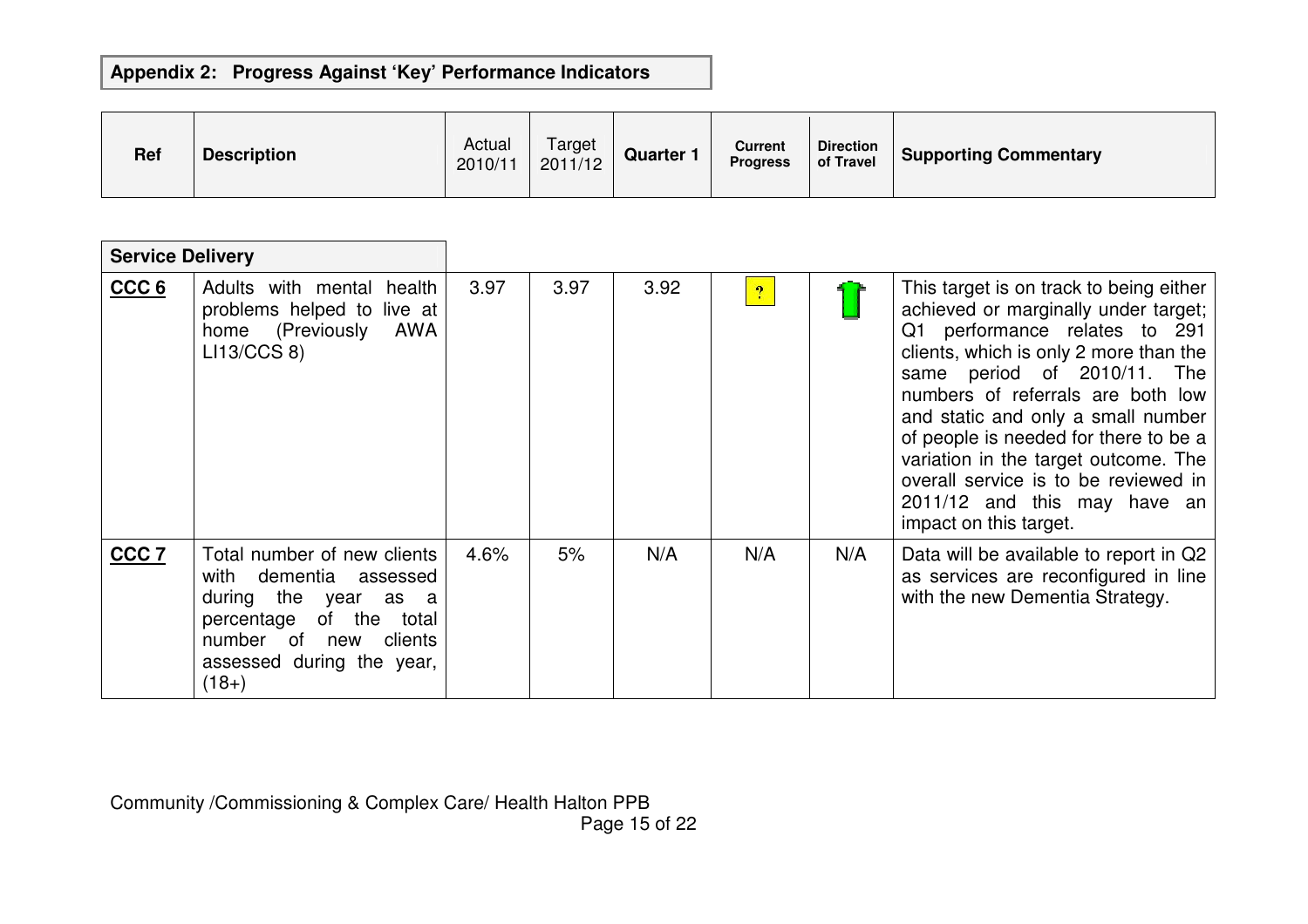# **Appendix 2: Progress Against 'Key' Performance Indicators**

| Ref              | <b>Description</b>                                                                                                                                                                                                                | Actual<br>2010/11 | Target<br>2011/12 | <b>Quarter 1</b>        | <b>Current</b><br><b>Progress</b> | <b>Direction</b><br>of Travel | <b>Supporting Commentary</b>                                                                                                                                                                                                   |
|------------------|-----------------------------------------------------------------------------------------------------------------------------------------------------------------------------------------------------------------------------------|-------------------|-------------------|-------------------------|-----------------------------------|-------------------------------|--------------------------------------------------------------------------------------------------------------------------------------------------------------------------------------------------------------------------------|
| CCC 8            | Total number of clients with<br>dementia receiving services<br>during the period provided<br>or commissioned by the<br>CSSR as a percentage of<br>the total number of clients<br>receiving services during<br>the year, $(18+)$ . | 3.3%              | 5%                | N/A                     | N/A                               | N/A                           | Data will be available to report in Q2<br>as services are reconfigured in line<br>with the new Dementia Strategy.                                                                                                              |
| CCC <sub>9</sub> | <b>of</b><br>The<br>proportion<br>households<br>who<br>were<br>accepted as<br>statutorily<br>homeless,<br>who<br>were<br>accepted by the same LA<br>within the last 2 years<br>(Previously PCS 12).                               | $\Omega$          | 1.2               | $\Omega$                |                                   |                               | There are no cases to report in Q1.<br>The authority is geared towards<br>taking a pro-active approach to<br>reduce repeat homelessness.                                                                                       |
| <b>CCC 10</b>    | Number<br>of<br>households<br>in<br>living<br>Temporary<br>Accommodation (Previously<br>NI 156).                                                                                                                                  | $\overline{4}$    | 12                | $\overline{\mathbf{4}}$ |                                   |                               | The government devised target is<br>17. The local target has been set<br>below this at 12 and the service has<br>continued<br>achieve<br>this;<br>to<br>successfully reducing households<br>living in temporary accommodation. |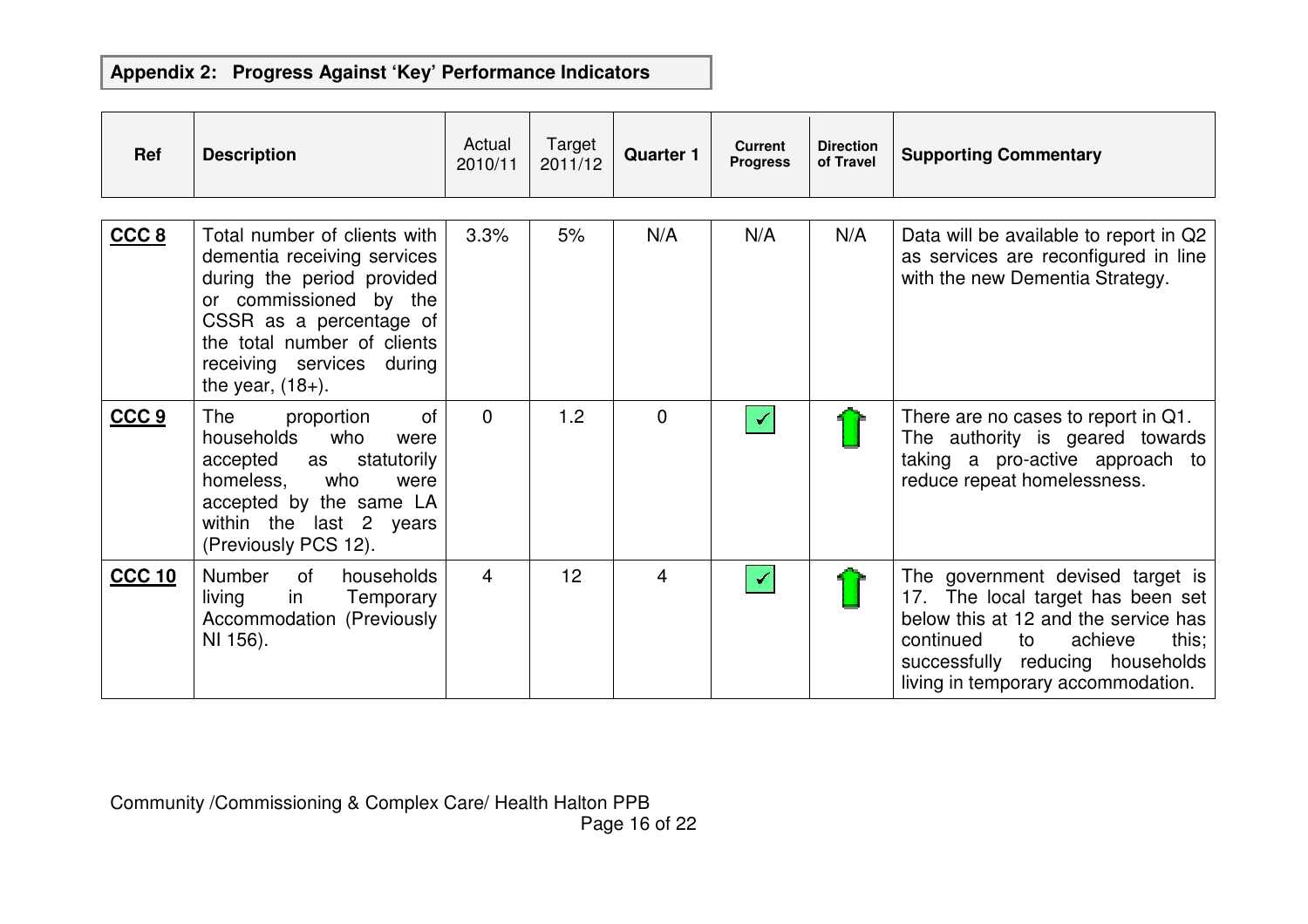# **Appendix 2: Progress Against 'Key' Performance Indicators**

| Ref           | <b>Description</b>                                                                                                                                                                                                                                                                                                 | Actual<br>2010/11       | Target<br>2011/12 | <b>Quarter 1</b> | <b>Current</b><br><b>Progress</b> | <b>Direction</b><br>of Travel | <b>Supporting Commentary</b>                                                                                                                                                                        |
|---------------|--------------------------------------------------------------------------------------------------------------------------------------------------------------------------------------------------------------------------------------------------------------------------------------------------------------------|-------------------------|-------------------|------------------|-----------------------------------|-------------------------------|-----------------------------------------------------------------------------------------------------------------------------------------------------------------------------------------------------|
| <b>CCC 11</b> | Households who considered<br>themselves as homeless,<br>who approached the LA<br>housing advice service, and<br>for whom housing advice<br>intervention<br>casework<br>resolved their situation (the<br>number divided<br>by the<br>0f<br>thousand<br>number<br>households in the Borough)<br>(Previously PCS 11). | 5.78<br>(940)<br>cases) | 4.4               | 1.4              | $\checkmark$                      |                               | This is a cumulative target, which<br>has achieved 1.4 in Q1<br>and is<br>therefore overachieving<br>against<br>target.                                                                             |
| <b>CCC 14</b> | receiving Needs<br>Carers<br>Assessment or Review and<br>a specific Carer's Service,<br>or advice and information<br>(Previously NI 135).                                                                                                                                                                          | 24.13                   | 24.5              | 6.28             | $\checkmark$                      |                               | Performance<br>is<br>slightly<br>less<br>compared to the same period the<br>previous year. The Performance<br>Team continue to work with Staff to<br>ensure assessment timescales are<br>being met. |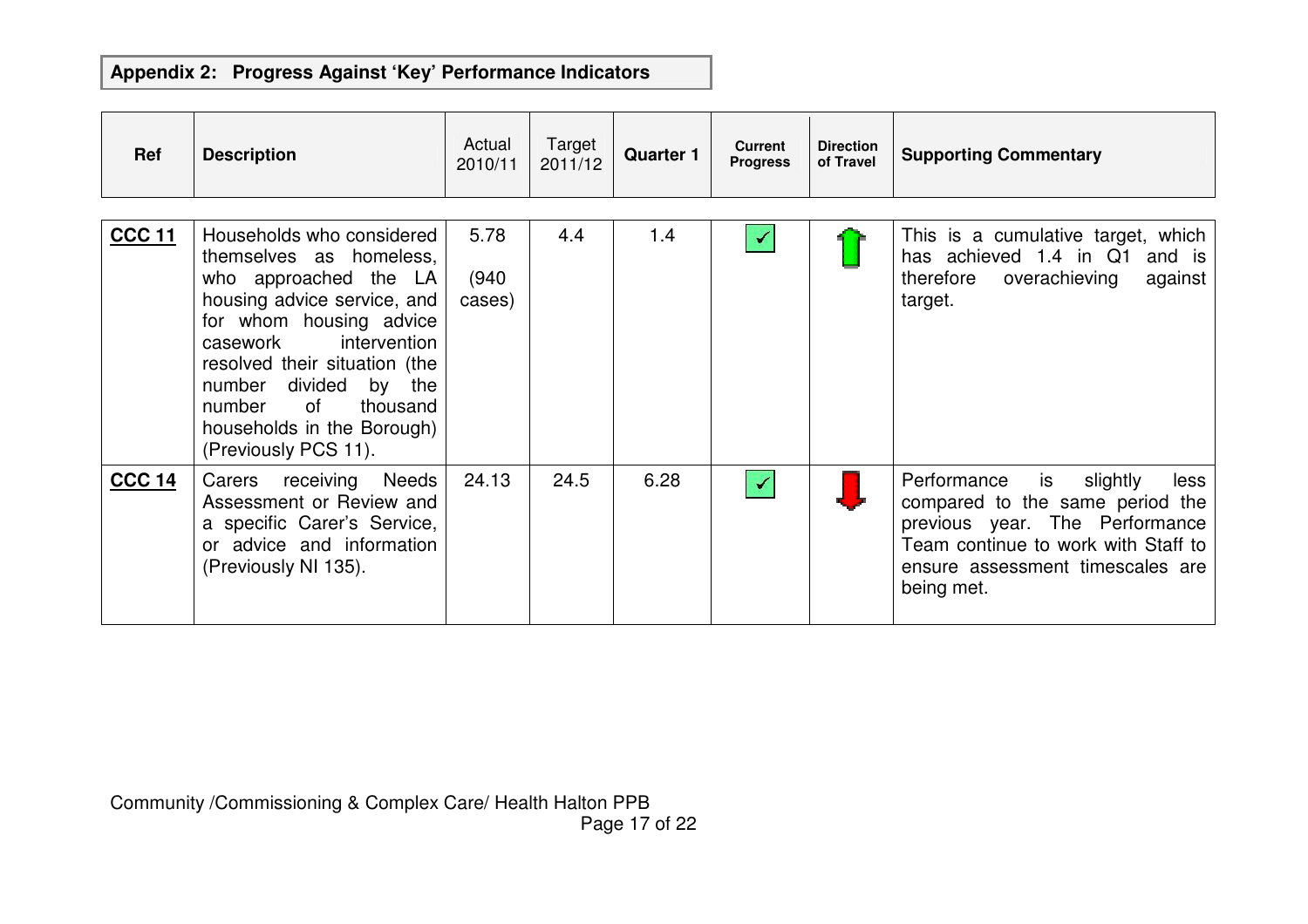# **Appendix 3: Progress Against 'Other' Performance Indicators**

| <b>Ref</b> | <b>Description</b> | Actual<br>2010/11 | Target<br>2011/12 | Quarter <sup>-</sup> | <b>Current</b><br><b>Progress</b> | <b>Direction</b><br>of Travel | <b>Supporting Commentary</b> |
|------------|--------------------|-------------------|-------------------|----------------------|-----------------------------------|-------------------------------|------------------------------|
|------------|--------------------|-------------------|-------------------|----------------------|-----------------------------------|-------------------------------|------------------------------|

| <b>Service Delivery</b> |                                                                                                                                       |      |     |      |              |                                                                                 |
|-------------------------|---------------------------------------------------------------------------------------------------------------------------------------|------|-----|------|--------------|---------------------------------------------------------------------------------|
| CCC <sub>4</sub>        | Adults<br>with<br>physical<br>disabilities (aged<br>18-64)<br>helped to live at home per<br>population<br>1,000<br>(Previously CCS 6) | 7.89 | 8.0 | 7.82 | $\mathbf{x}$ | performance relates to 581<br>Q1<br>clients, 12 less than the previous<br>year. |
| CCC <sub>5</sub>        | Adults<br>with<br>learning<br>disabilities (aged<br>18-64)<br>helped to live at home per<br>population<br>1.000<br>(Previously CCS 7) | 4.37 | 4.3 | 4.12 | $\mathbf{x}$ | performance relates to 306<br>Q1<br>clients, 10 less than the previous<br>year. |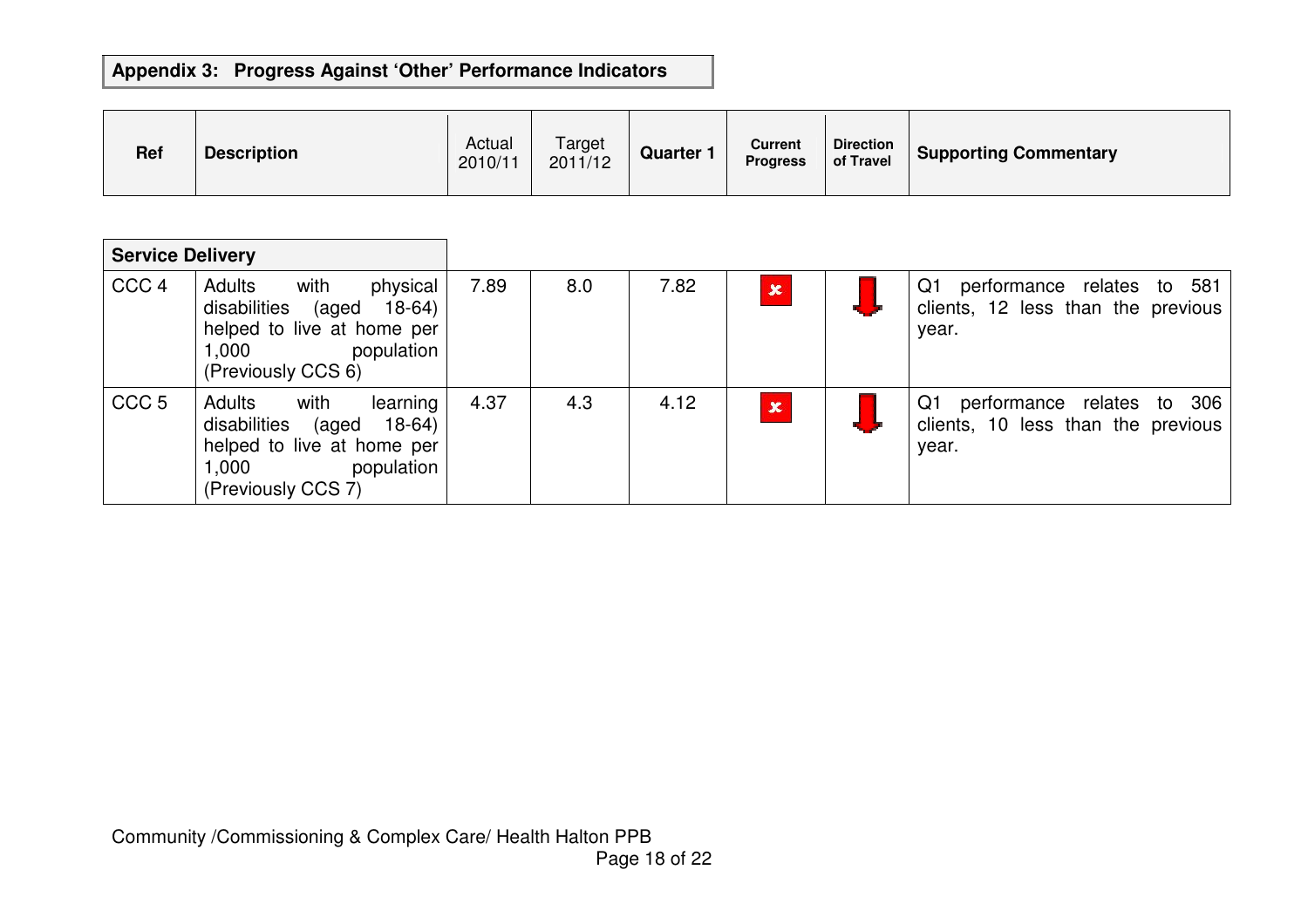# **Appendix 3: Progress Against 'Other' Performance Indicators**

| <b>Ref</b> | <b>Description</b> | Actual<br>2010/11 | Target<br>2011/12 | <b>Quarter 1</b> | <b>Current</b><br><b>Progress</b> | <b>Direction</b><br>of Travel | <b>Supporting Commentary</b> |
|------------|--------------------|-------------------|-------------------|------------------|-----------------------------------|-------------------------------|------------------------------|
|------------|--------------------|-------------------|-------------------|------------------|-----------------------------------|-------------------------------|------------------------------|

| <b>Fair Access</b> |                                                                                                                                             |    |    |          |                                                                                                                                                              |
|--------------------|---------------------------------------------------------------------------------------------------------------------------------------------|----|----|----------|--------------------------------------------------------------------------------------------------------------------------------------------------------------|
| <b>CCC 21</b>      | Total number of adults with<br>mental health provided with<br>help and support to stay in $\vert$<br>voluntary work (Previously)<br>CCS 2). | 25 | 21 | $\Omega$ | In Quarter 1, there is 1 less client<br>I than the same quarter last year. At  <br>this stage, it is unknown whether the<br>year end figure can be achieved. |

| <b>Area Partner Indicators:</b><br>The indicators below form part of the old National Indicator Set introduced on 1 <sup>st</sup> April 2008. Responsibility for setting the target, and<br>reporting performance data, will now sit with one or more local partners. As data sharing protocols are developed, baseline |      |      |       |              |  |                                                                       |  |  |
|-------------------------------------------------------------------------------------------------------------------------------------------------------------------------------------------------------------------------------------------------------------------------------------------------------------------------|------|------|-------|--------------|--|-----------------------------------------------------------------------|--|--|
| information and targets will be added to this section.                                                                                                                                                                                                                                                                  |      |      |       |              |  |                                                                       |  |  |
| Reduce Hospital Admissions<br>CCC 22<br>for Alcohol related harm                                                                                                                                                                                                                                                        | 2773 | 2309 | 699.8 | $\mathbf{P}$ |  | All of 10/11 data has been updated.                                   |  |  |
| (Previously NI 39) Rate per<br>100,000                                                                                                                                                                                                                                                                                  |      |      |       |              |  | All current Tier 2 and Tier 3 Alcohol<br>Treatment Services have been |  |  |
|                                                                                                                                                                                                                                                                                                                         |      |      |       |              |  | decommissioned and as of January                                      |  |  |
|                                                                                                                                                                                                                                                                                                                         |      |      |       |              |  | 2012 are being replaced. A two<br>stage competitive tender has been   |  |  |
|                                                                                                                                                                                                                                                                                                                         |      |      |       |              |  | launched for future Tier 2 and 3 drug                                 |  |  |
|                                                                                                                                                                                                                                                                                                                         |      |      |       |              |  | and alcohol services (as part of an                                   |  |  |
|                                                                                                                                                                                                                                                                                                                         |      |      |       |              |  | integrated recovery service), in                                      |  |  |
|                                                                                                                                                                                                                                                                                                                         |      |      |       |              |  | Halton. Work to support the tender<br>continues.                      |  |  |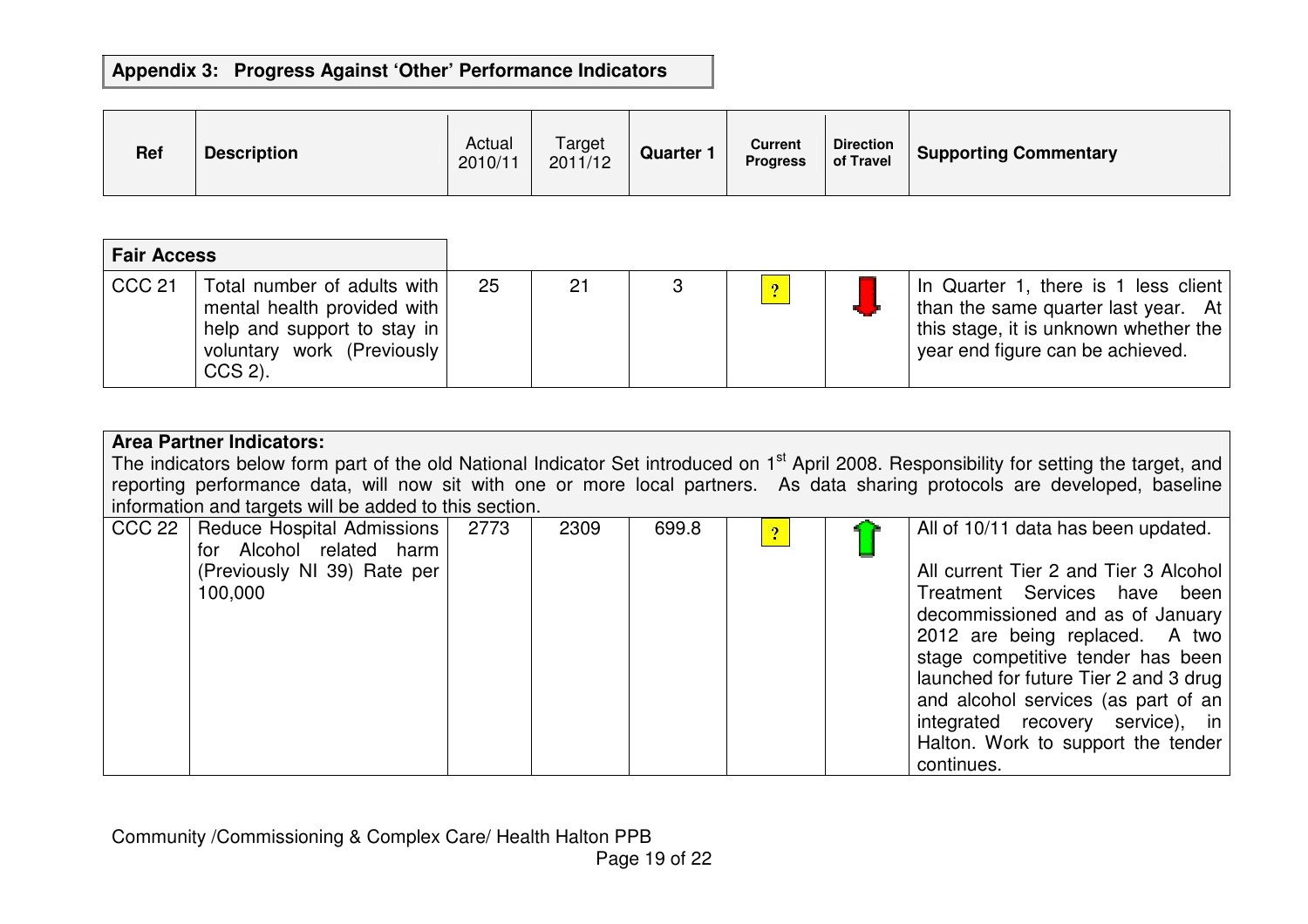### **COMMISSIONING & COMPLEX NEEDS DEPARTMENT**

# **Revenue Budget as at 30TH June 2011**

|                                                          | Annual          | <b>Budget</b> | Actual         | Variance             | Actual         |
|----------------------------------------------------------|-----------------|---------------|----------------|----------------------|----------------|
|                                                          | <b>Budget</b>   | To Date       | To Date        | To Date              | Including      |
|                                                          | £'000           | £'000         | £'000          |                      | Committed      |
|                                                          |                 |               |                | (overspend)<br>£'000 | Items<br>£'000 |
| <b>Expenditure</b>                                       |                 |               |                |                      |                |
| Employees                                                | 7,326           | 1,923         | 1,956          | (33)                 | 1,980          |
| <b>Other Premises</b>                                    | 318             | 139           | 153            | (14)                 | 302            |
| Supplies & Services                                      | 2,470           | 227           | 230            | (3)                  | 818            |
| Contracts & SLA's                                        | 1,317           | 132           | 109            | 23                   | 109            |
| Transport                                                | 295             | 64            | 51             | 13                   | 202            |
| <b>Emergency Duty Team</b>                               | 103             | $\Omega$      | $\Omega$       | $\Omega$             | 0              |
| <b>Community Care:</b>                                   |                 |               |                |                      |                |
| <b>Residential &amp; Nursing Care</b>                    | 806             | 96            | 80             | 16                   | 80             |
| Home Care & Supported Living                             | 492             | 80            | 87             | (7)                  | 87             |
| <b>Direct Payments</b>                                   | 144             | 43            | 49             | (6)                  | 49             |
| Day Care                                                 | 11              | 1             | $\overline{c}$ | (1)                  | $\sqrt{2}$     |
| <b>Food Provision</b>                                    | 35              | 9             | 4              | 5                    | 6              |
| <b>Other Agency Costs</b>                                | 1               | $\Omega$      | $\Omega$       | 0                    | 0              |
| SP Payments To Providers                                 | 4,216           | 1,197         | 1,215          | (18)                 | 1,215          |
| <b>Grants To Voluntary Organisations</b>                 | 270<br>17,804   | 119<br>4,030  | 123<br>4,059   | (4)<br>(29)          | 123<br>4,973   |
| <b>Total Expenditure</b>                                 |                 |               |                |                      |                |
|                                                          |                 |               |                |                      |                |
| Income                                                   |                 |               |                |                      |                |
| <b>Residential &amp; Nursing Fees</b>                    | $-68$           | $-13$         | -14            | 1                    | $-14$          |
| <b>Direct Payment Charges</b>                            | -3              | $-1$          | $-1$           | 0                    | $-1$           |
| <b>Community Care Income</b>                             | -4              | $-1$          | $-1$           | 0                    | $-1$           |
| Sales & Rents Income                                     | $-183$          | $-117$        | $-100$         | (17)                 | $-100$         |
| Fees & Charges                                           | $-387$          | $-94$         | $-111$         | 17                   | $-111$         |
| <b>PCT Reimbursements</b>                                | $-2,616$        | $-234$        | $-253$         | 19                   | $-253$         |
| <b>Government Grants:</b>                                |                 |               |                |                      |                |
| <b>Community Safety</b>                                  | $-319$          | $-30$         | $-37$          | 7                    | $-37$          |
| Housing                                                  | $-56$<br>$-142$ | $-41$         | $-45$          | 4                    | -45            |
| <b>Transfer From Reserves</b><br><b>Capital Salaries</b> | $-84$           | $-142$<br>0   | $-142$<br>0    | 0<br>0               | $-142$<br>0    |
|                                                          | $-3,862$        | $-673$        | $-704$         | 31                   | $-704$         |
| <b>Total Income</b>                                      |                 |               |                |                      |                |
|                                                          |                 |               |                |                      |                |
|                                                          | 13,942          | 3,357         | 3,355          | $\mathbf{2}$         | 4,269          |
| <b>Net Controllable Expenditure</b>                      |                 |               |                |                      |                |
|                                                          |                 |               |                |                      |                |
| <b>Recharges</b>                                         |                 |               |                |                      |                |
| <b>Premises Support</b><br><b>Asset Charges</b>          | 508<br>406      | 107<br>0      | 107<br>0       | 0<br>0               | 107<br>0       |
| <b>Central Support Services</b>                          | 2,278           | 519           | 519            | 0                    | 519            |
| <b>Transport Recharges</b>                               | 449             | 110           | 110            | 0                    | 110            |
| Internal Recharge Income                                 | $-88$           | 0             | 0              | 0                    | 0              |
| <b>Net Total Recharges</b>                               | 3,553           | 736           | 736            | $\mathbf 0$          | 736            |
|                                                          |                 |               |                |                      |                |
| <b>Net Departmental Total</b>                            | 17,495          | 4,093         | 4,091          | $\mathbf{2}$         | 5,005          |

Community /Commissioning & Complex Care/ Health Halton PPB Page 20 of 22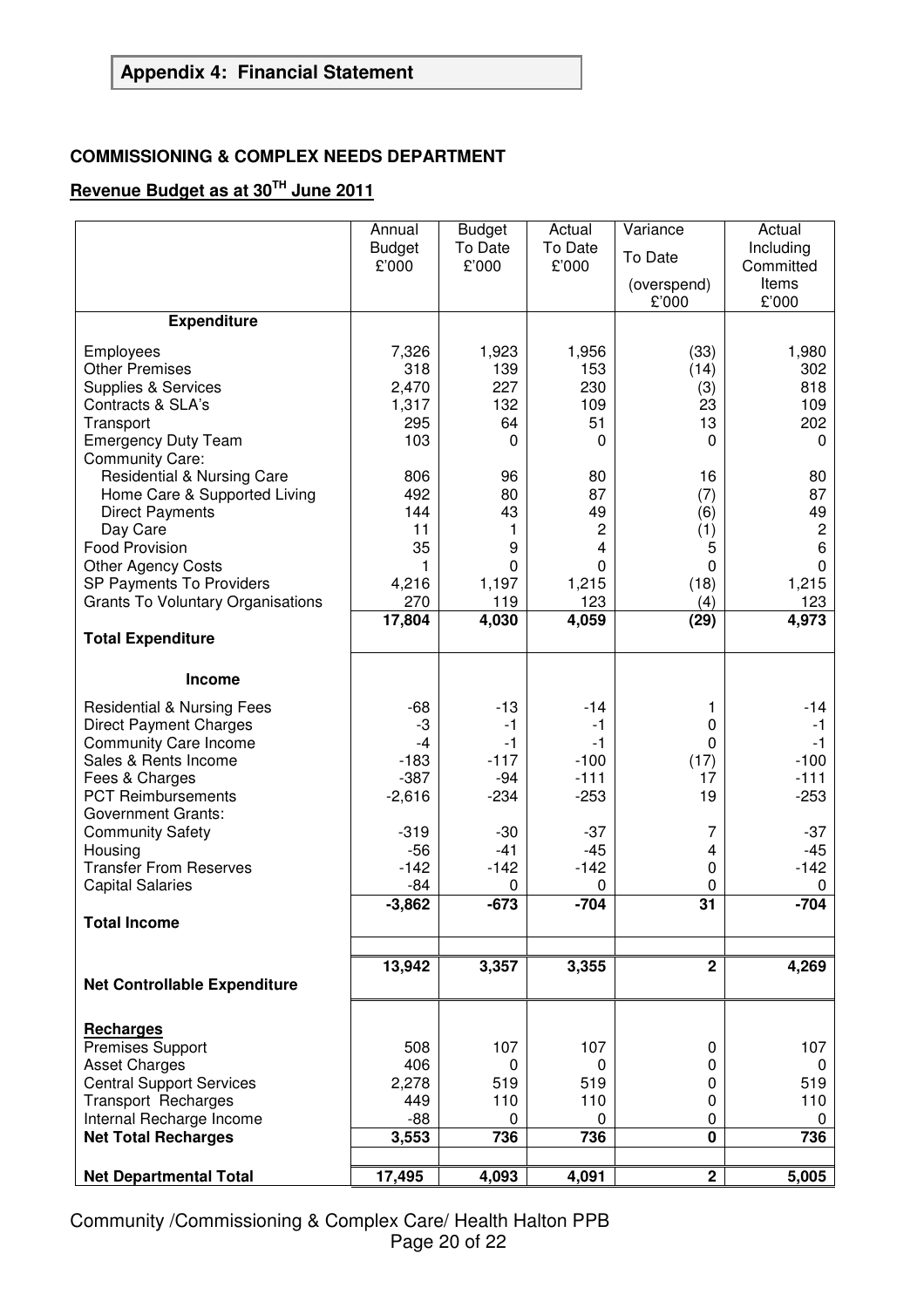#### **Comments on the above figures:**

Net Controllable Expenditure is £2,000 below budget profile for the first quarter of the financial year.

Whilst this implies spending is in line with budget, expenditure on staffing costs currently exceeds budget to date. This is currently in the region of £33,000, which projects up to £132,000 for the full year. The total savings target was increased significantly in the 2011/12 base budget in order to meet corporate savings targets, and now stands at £502,000 for the Department. This equates to £125,000 for the first quarter, of which £92,000 has been achieved. Remedial action may therefore need to be taken on other budget headings within the Department to ensure that net expenditure remains within the budget allocation for the year.

The above figures include projected income and expenditure in respect of the Community Care element of Mental Health Services. The full year projection is based on data held for all know care packages currently in place and therefore is subject to fluctuation, dependent on the number and value of new packages approved, and the termination of existing packages. Although a balanced budget is anticipated at year end, it should be noted that the gross expenditure on Mental Health Community Care packages rose by 36% from 2009/10 to 2010/11 and so this budget will be monitored very closely throughout the year to ensure the service remains within budget.

Other expenditure is generally in line with budget at this point in the year, and it is not anticipated that there will be any significant budget variances in these areas at the end of the financial year.

Similarly, income is marginally above target to date, once the element relating to Community Care is removed.

At this stage, net expenditure for the Complex & Commissioning Care Division is anticipated to be in line with budget the end of the financial year. However, careful control of staffing budgets will need to be exercised to ensure that savings targets are met, or remedial action taken in other areas to ensure a balanced budget is achieved.

|                                  | 2011/12<br>Capital<br>Allocation | Allocation<br>To Date | Actual<br>Spend<br>To Date | Allocation<br>Remaining |
|----------------------------------|----------------------------------|-----------------------|----------------------------|-------------------------|
|                                  | £'000                            | £'000                 | £'000                      | £'000                   |
|                                  |                                  |                       |                            |                         |
| <b>Renovation Grant</b>          | 166                              | 39                    | 39                         | 127                     |
| <b>Disabled Facilities Grant</b> | 660                              | 5                     | 5                          | 655                     |
| <b>Energy Promotion</b>          | 6                                | 0                     | 0                          | 6                       |
| <b>Stairlifts</b>                | 200                              | 47                    | 47                         | 153                     |
| <b>RSL Adaptations</b>           | 560                              | 134                   | 134                        | 426                     |
| <b>Modular Buildings</b>         | 27                               | 0                     | 0                          | 27                      |
| <b>Choice Based Lettings</b>     | 40                               | 0                     | 0                          | 40                      |
| <b>Extra Care</b>                | 463                              | 0                     | 0                          | 463                     |
| <b>Borough Placements</b>        | 464                              | 0                     | 0                          | 464                     |
| <b>User Led Adaptations</b>      | 55                               | 0                     | 0                          | 55                      |
| <b>Total Spending</b>            | 2,641                            | 225                   | 225                        | 2,416                   |

### **Capital Projects as at 30th June 2011**